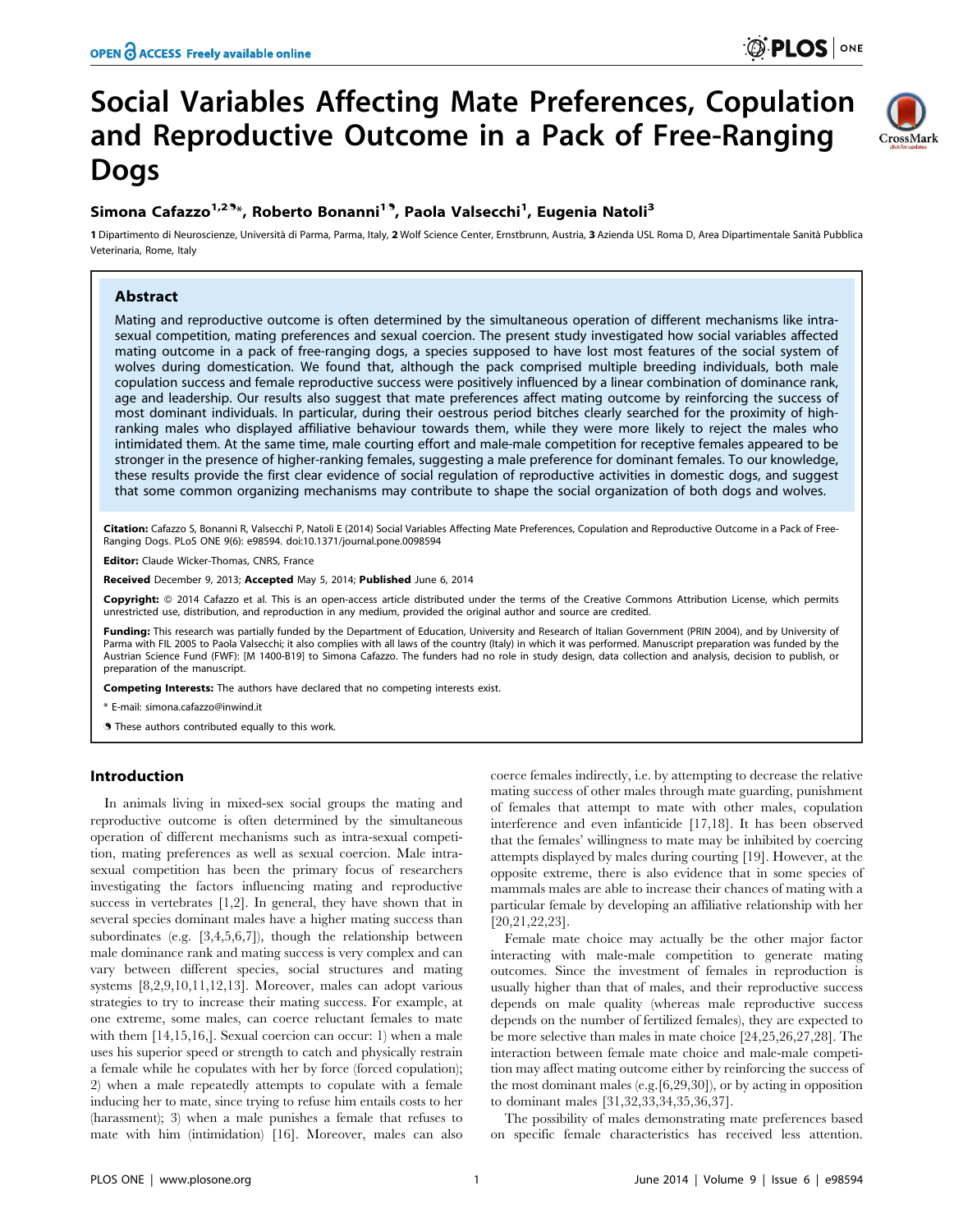Although females tend to be choosier than males in selecting mates, sexual selection theory predicts that males should also be choosy 1) when females differ in quality, 2) when males seek longterm partners, and/or 3) when they allocate resources to females or to their offspring [38]. Since competition among males for mates can be costly, they should prefer to mate with females likely to produce the highest number of surviving offspring [8,39]. Indeed, male preferences have been documented in various taxa for older females with more experience [40], for larger and more fecund females [41,42,43,44,45,46,47], for dominant females ([48,49,50,51]; but see [52]), and for females exhibiting superior parental care [53]. Mutual mate choice might be most common in monogamous species where both sexes have similar parental roles [54,55,56], but there is also some evidence for mutual mate choice in promiscuous species [57].

In this study, we investigated the social variables affecting both male and female mate preferences in a pack of free-ranging dogs (Canis familiaris), i.e. those domestic dogs whose movements, activities and reproduction are not constrained by human beings and that, according to recent studies, may actually represent the most numerous category of domestic dogs in the world [58]. In areas where they have access to abundant food resources directly or indirectly provided by human beings, free-ranging dogs can live in stable packs formed by multiple breeding individuals of both sexes [59,60,61,62,63,64,65,66,67,68,69,70]. There are several claims in the scientific literature that, due to the effects of domestication on their behaviour, free-ranging dogs are unable to form structured social groups and retain very little of the social organization of wolves (Canis lupus), that are their closest living relatives [71,72,73,74]. In particular, the presence of multiple breeding individuals in dog groups seems in sharp contrast with the structure of wolf family groups, usually comprising a single dominant breeding pair and a number of subordinate nonbreeding helpers [75,76,77], and has led researchers to conclude that domestic dogs lack any social regulation of reproductive activities [72,74]. However, recent studies [65,68,70] have demonstrated that free-ranging dogs show a complex social organization characterized by age-graded dominance hierarchies in which males tend to be dominant over females of similar age, although females often are dominant over younger males. Furthermore, dominance relationships are expressed both in agonistic interactions and in affiliative greeting ceremonies [65] and, as in wolves [78], older dominant individuals usually lead the collective movements of the pack [68,70]. Nevertheless, it remains to be demonstrated whether dominance relationships in dogs result in some kind of social control of reproduction within the group, as has been observed in wolves (see references above).

Unlike wolves, most free-ranging dogs exhibit a promiscuous mating system in which both males and females mate with multiple partners (e.g.[79,80,81]). Due to the differential costs of reproduction in promiscuous species [23,82,83,84], females should mate preferentially with high quality males, while males should attempt to mate with as many females as possible. Nevertheless, some evidence suggests that mutual mate choice might affect mating and reproductive outcome in domestic dogs. Several authors reported that bitches mate with certain males while refusing others [79,80,81,85,86,87,88]. At the same time, males are attracted more to females in their second or subsequent oestrous periods than they are to females in their first oestrus [86].

There is also some evidence that free-ranging dogs may adopt different strategies in order to gain mating opportunities. For example, in some cases, male dogs were observed to show aggression towards oestrous females before mating with them, and to use force to gain mating, providing support for the occurrence

of male sexual coercion in this species [80,81,86,87]. Both increased aggression between males during courting of receptive females and copulations disrupted by the interference of other males have been observed in free-ranging dogs [65,79,80,87]. Furthermore, affiliative relationships have been observed between dogs belonging to the same pack [67,77], raising the question whether, as in other mammalian species (see references above), inter-sexual affiliative interactions may also be functional in order to gain mating opportunities.

Here, we aimed first at describing the mating and reproductive pattern observed in the pack studied. Then, we aimed at investigating the social variables affecting mating outcome by answering the following main questions: are female and male mate preferences influenced by the social rank and leader role of mating partners? Are high-ranking dogs and habitual leaders of the pack the most successful in mating and reproduction? Which strategy is more efficient in increasing the mating chances of males: ''to be friendly'' or ''to be aggressive'' towards females? Does the reproductive success of females influence male mate preferences?

As in other species of mammals, we can predict that highranking male dogs should gain priority of access to oestrous females through direct competition with other males during courtship and/or through female choice. We aimed at assessing the relative importance of both these mechanisms. If affiliative relationships affect female mating preferences, then we expect that males showing a higher frequency of affiliative behavioural patterns towards oestrus females would have a higher copulatory success. Conversely, if male aggression to females is an effective mating strategy, then males showing a higher rate of aggression to oestrus females should have a higher copulatory success.

Differences in mates' attractiveness may be due to differences in their reproductive success that, in some mammal species, has been shown to be positively correlated to social rank [89,90,91,92,93,94,95,96] and age [90,97,98,99,100]. Therefore we can predict that higher-ranking, older, and more experienced females should be more attractive to males.

Finally, on the basis of our results, we aim at comparing the mating system of free-ranging domestic dogs to the mating system of wolves.

# Materials and Methods

# Ethics Statement

This study complies with the Italian regulations regarding the ethical treatment of stray domestic dogs.

In April 2006 the Veterinary Public Service of Rome, in collaboration with the Municipality of Rome, started a management project of the dog population with the aim of capturing and sterilizing all the animals in the area. Therefore, during the last month of the study and the following 4 months a number of animals belonging to the pack (4 adult males, 1 juvenile male, and 2 juvenile females) were captured and sterilized. All dogs were captured by using dart guns filled with anaesthetic. After that, animals were immobilized and transported to a veterinary clinic for sterilization. During this time a full check-up was given to the animals including age assessment through dental inspection. After about 4–6 days of permanence in the clinic animals were released in the area. None of the animals was sacrificed for the purposes of our study.

Research permission to conduct the observational study as well as to handle the animals during the immobilization phase was granted by the authorizing body i.e. the Veterinary Public Service of Rome.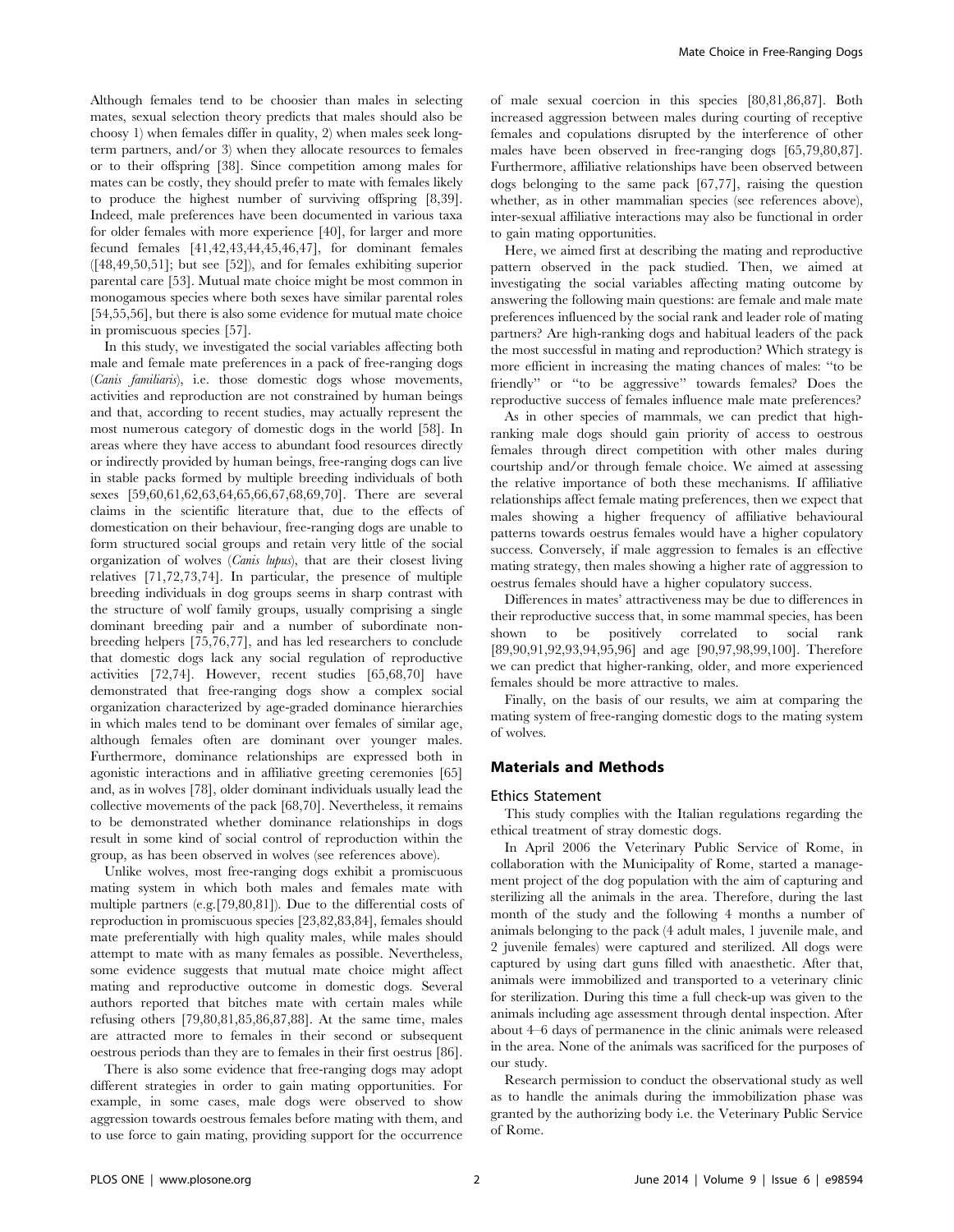#### Study area

The study was carried out in a suburban environment at the southwest periphery of Rome, in Italy  $(41^{\circ}50^{\prime}N, 12^{\circ}23^{\prime}W;$ elevation: about 60 m above sea level) covering about 300 ha. The area comprised a northeast sector occupied by part of a nature reserve called ''Tenuta dei Massimi'', and an urbanized sector (not densely populated) in the southwest.

The habitat in the reserve consisted mainly of open grasslands with interspersed wooded areas (for a more detailed description see [67]). Dogs had free access to virtually every part of the study area. Nevertheless, all members of the pack studied mainly frequented the reserve where the dense vegetation of the wooded areas offered resting sites and good shelter for the animals, especially for lactating females and their puppies. However, they frequently approached a central road crossing the study area, especially in the early morning, to feed on the food (mainly meat from a slaughterhouse) brought every day by volunteer dog caretakers.

#### **Subjects**

The dog pack studied belonged to a population of about 100 adult animals inhabiting the study area. Although all pack members subsisted mainly on the food provided by humans, they were not socialized to humans, and could move and breed freely. All individuals who had stable social relationships, who were observed interacting friendly also outside the breeding periods and who spent most of the time together in the same area were considered to be pack members. They travelled, fed and defended resources together.

All animals were medium-large sized mongrels, and there was not a recognizable predominant breeding type [70]. They were individually recognized by coat colour and pattern, hair length and body size, and were sexed by genital morphology (for a detailed description, see [65,67,68]).

Behavioural observations of the pack began in April 2005 and lasted until the end of May 2006, but all females and their offspring were monitored until the end of June 2007. Dogs were followed on foot and their behaviour was observed with binoculars, when necessary, and noted by hand. We had direct knowledge of age in dogs 2 yr and younger. The ages of the remaining dogs were roughly estimated by assessing body size and general appearance (e.g. white hair on the muzzle) as well as tooth wear (e.g. [101]) and eruption [102] during capturing and immobilization procedure. Owing to deaths, births and disappearance of some individuals during the period of observation, pack size ranged from 25 to 42 individuals, although most statistical analyses were carried out on 27 individuals that were members of the pack throughout the study period, plus 4 dispersed females and 7 non-pack males attracted in the area by oestrous females. All males who were observed interacting with pack members only during the breeding season were considered as nonpack members. Some of these males were observed in the area only during the estrous period while some others belonged to neighboring packs.

# Behavioural observations during oestrous

Out of 14 females that were present at the beginning of the study, ten (6 adults, 1 sub-adult and 3 juveniles) went into oestrous during three seasons (autumn, winter and spring). We observed the oestrous period of these females using both focal subgroup sampling (for a total of 85.25 hours of recording; mean number of hours per female  $\pm$  SD: 8.53 $\pm$ 5.80) and *ad libitum* methods (387.94 hours of observation; [103]). We recorded the behaviour of all courting males (16 males belonging to the pack and 7 nonpack males) that were present within 15 metres from the oestrous female.

An oestrous female was characterized by a swollen vulva and by vaginal bleeding. Observations began when one or more males tentatively approached the female to sniff and try to mount her. The first day in which a female allowed a male to mount and to copulate was noted as the beginning of full oestrus. Observations continued throughout the period in which the female accepted the mount-attempts, and stopped when the female refused to allow males in her company to mount and to copulate for two or more successive days. The first of these days was recorded as the end of oestrus [104].

During each oestrus we recorded the following behaviours (all occurrences sampling methods [103]): 1) mounts (a male attempts to mount a female from the rear but this does not result in the formation of a copulatory tie); 2) copulation ties (a male mounts the female and copulates with formation of the copulatory tie); 3) refusals (a female refuses the attempts to mount by males either through attacking/chasing them, termed ''aggressive refusals'' henceforth, or through sitting down/moving away, termed "nonaggressive refusals'' henceforth); 4) interrupted mounts (a male interrupts the mount between the oestrous female and another male by attacking him and, in this way, he separates the couple); 5) affiliative (e.g. tail wagging, grooming, passive contact) and 6) aggressive (e.g. baring of the canines, snarling, growling, barking) behavioural patterns displayed by males towards females; 7) female approaches (an oestrus female approaches a courting male by moving from a distance greater than 1 meter to a distance smaller than 1 meter from him); 8) female leaves (an oestrus female leaves the proximity of a courting male, by moving from a distance shorter than 1 meter to a distance greater than 1 meter from him; 9) agonistic behavioural patterns (i.e. aggressive, dominance and submissive behavioural patterns; for a description see [65]) displayed by males towards other males within 15 metres from the receptive females.

The rate of both mount attempts and interrupted copulations received by each female was recorded in order to obtain a measure of male mating effort and therefore it was a proxy for male mate preferences.

The approaches displayed by oestrus females towards courting males were regarded as affiliative signals aimed at decreasing the distance from males. In order to use this measure as an indicator of female preferences for particular males, we calculated the ''net number of approaches'' by subtracting the total number of times the female left the close proximity of a given courting male (female leaves) from the total number of times she approached him.

The individual measures of all behavioural patterns were corrected for time spent within 15 meters of the oestrus female in the case of males, and for total hours of observation during oestrus in the case of females.

#### Reproductive success

Female reproductive success was defined here as the number of pups of a given female that survived until sexual maturity (8 months old). Reproductive success was scored as 0 in the following cases: 1) if none of the puppies of a breeding female survived until sexual maturity; 2) if a female in reproductive age (at least 8 months old) was never observed going into oestrous during the study period.

#### Dominance rank and leadership

By using data on the direction of submissive behavioural patterns observed both during greeting and agonistic interactions, we could arrange all pack members in a linear dominance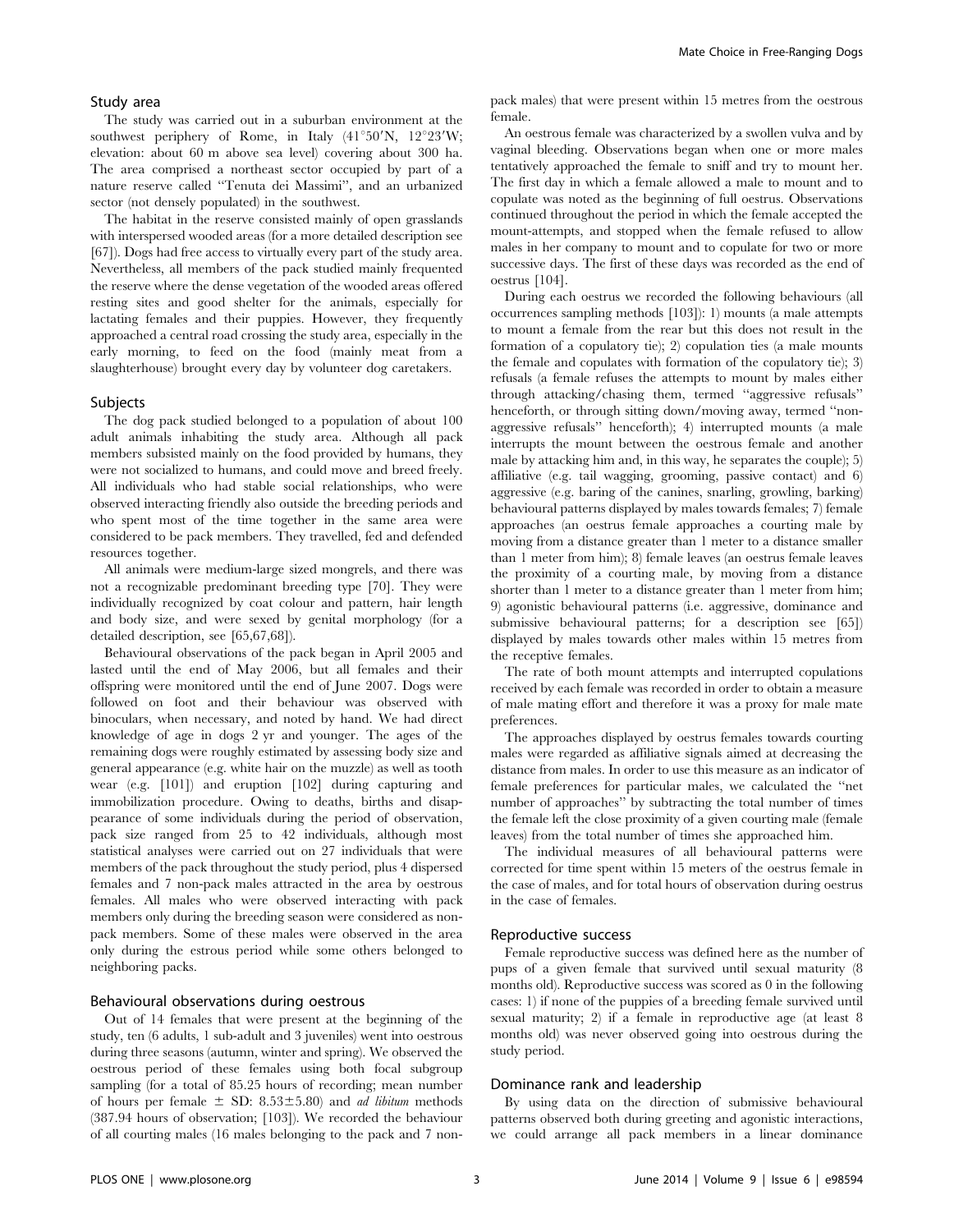

Figure 1. Results of the principal components analysis (PCA) for resident males. The circle shows the correlation between the original variables and the two new components.  $a =$  male standardized dominance rank,  $b =$  male leadership score,  $c =$  rate of aggression displayed by males towards females,  $d =$  rate of the net number of approaches within 1 metre that males received by females,  $e =$  rate of affiliative behaviour displayed by males towards females. Pearson correlations between factor 1 of the PCA and the original variables were:  $-0.90$  (a),  $-0.92$  (b), 0.48 (c),  $-0.95$  (d),  $-0.87$  (e); Pearson correlations between factor 2 and the original variables were:  $-0.09$  (a),  $-0.15$  (b),  $-0.88$  (c),  $-0.12$  (d),  $-0.09$  (e). doi:10.1371/journal.pone.0098594.g001

hierarchy whose details are described elsewhere [65]. For the aim of present study, individuals were assigned a standardized dominance rank by distributing ranks evenly between the highest rank (standardized rank +1) and the lowest rank (standardized rank -1).

In order to measure the tendency of individuals to lead pack movements in correspondence of pack activity shifts we used the ''leadership score'' reported for the same pack in [68]. Note that we did not consider collective movements observed during oestrus times in the assessment of leadership. We defined a ''leader'' as the first dog that started to move in a direction followed by at least two companions within ten minutes (see [68] for more details).

A few months after the beginning of the study, 4 adult pregnant females dispersed from the pack to give birth elsewhere (Table 1). Although we collected data during the oestrous periods of these females, the agonistic dyadic interactions and the collective movements involving them were not sufficiently numerous to assess either their dominance rank or their leadership score. The hierarchical rank and the leadership score of non-pack males in their respective packs were also not known.

Both standardized dominance rank and leadership score of the dogs studied are reported in Table 1.

#### Statistical analysis

In order to explain variation in male copulation tie rate and in the rate of refusals that each male received by females, we used the following predictor variables: 1) male standardized dominance rank; 2) male leadership score; 3) male rate of aggression towards oestrus females; 4) net rate of approaches within 1 meter received by oestrus females; 5) rate of male affiliative behavioural pattern towards oestrus females. Since we expected that several of these

variables could be correlated, we applied a principal components analysis (PCA) in order to replace them with new uncorrelated component variables, linear combinations of the original variables, called principal components or factors. Then, we ran two different general linear models using ''male copulation tie rate'' and ''rate of received refusals'' as dependent variables respectively, and using the first two factors of the PCA, that explained most variation in the data, as predictor variables. Male mount attempt rate was highly and positively correlated to the rate of received refusals  $(r = 0.87, n = 16, P = 0.0001)$  that is a consequence of the fact that most mount attempts performed by males were usually followed by a clear refusal by oestrus females. So, we decided to use in the analysis only the rate of received refusals in order to emphasize the active role of females in choosing partners. We also calculated the ''proportion of male mount attempts that were refused by females'' and found that this further dependent variable was highly and negatively correlated to "copulation tie rate" ( $r = -0.83$ , n = 16,  $P<0.0001$ ). This shows that copulation ties often occurred when mount attempts were not refused by females, and thus they were strongly affected by female preferences. Conversely, the copulation tie rate was not significantly correlated to the rate of received refusals ( $r = -0.38$ ,  $n = 16$ ,  $P = 0.14$ ).

In order to investigate whether male mate preferences were affected by female dominance rank and experience, we first ran a PCA using, this time, female standardized dominance rank, female leadership score and female age as original variables. Then, we used Pearson's correlation to seek for a relationship between the first factor of the PCA, that explained alone most variation in the data, and the following variables: rate of copulation ties received by each female, rate of aggressive and non-aggressive refusals showed by females towards males, rate of received mount attempts, and proportion of received mount attempts that were interrupted by males. The latter variable was calculated as the number of received mount attempts that were interrupted by competing males divided by the total number of mount attempts that each female received by males. For these correlations we considered only the female observed during oestrous  $(n = 6)$  for whom both dominance rank and leadership score were known. We did not apply Bonferroni correction due to our very low statistical power (see [105]).

We also tested whether female reproductive success was related to female dominance rank and experience by running a general linear model with female reproductive success as dependent variable and the first factor of the previous PCA as predictor variable. For this analysis we considered both the females observed going into oestrous  $(n=6)$  and the females that were never observed going into oestrous  $(n = 4)$ . This was done in order to make a comparison with the reproductive system of wolves, where usually subordinate females do not reproduce [77].

Model residuals were tested for normality using the Kolmogorov-Smirnov test. All statistics were performed using Statistica 7.1 edition (StatSoft Italy s.r.l. 2005).

# Results

# Descriptive statistics

During the period of the study 4 females were never observed going into oestrous although they had reached the age of sexual maturity. The other 10 females went into oestrous between May 2005 and April 2006 (Table 1) and reproductive synchrony among them was low. During their oestrous periods all females were courted by males belonging to the pack  $(n = 16)$  as well as by some non-pack males  $(n = 7)$ . Most females exhibited selectivity by approaching some males and readily permitting them to mate,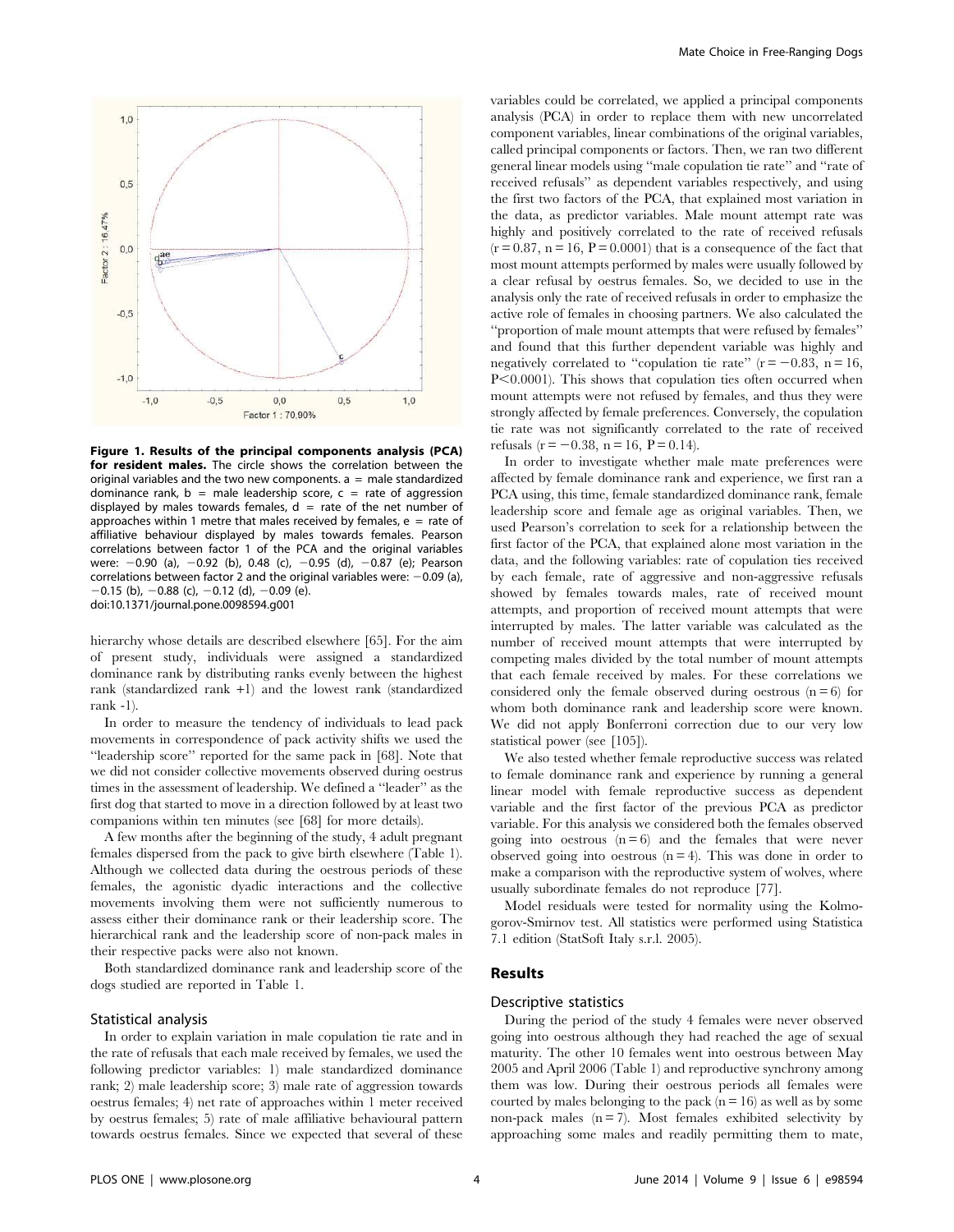| a: 6 mo to 1 yr; sub-adult: 1 yr to 2 yr; adult: more than 2 yr), gender, pack membership, standardized dominance rank<br>iside the core area, inside the home range of the pack and at other places) of the dogs studied.<br>ç<br>i |                                                    |                                              |
|--------------------------------------------------------------------------------------------------------------------------------------------------------------------------------------------------------------------------------------|----------------------------------------------------|----------------------------------------------|
|                                                                                                                                                                                                                                      | able 1. Identity, age class at the end of the stud | <b>(1)でところです てんこうしょうしょう りょうしょう りょくしょう こと</b> |

| Age class-<br>Dog identity Gender |                 | Pack membership | Full Oestrous<br>period | standardized Rank |              | Leadership score Mating partners (number of observed copulations) | reproductive success<br>Male mating/Female | Denning site<br>location |
|-----------------------------------|-----------------|-----------------|-------------------------|-------------------|--------------|-------------------------------------------------------------------|--------------------------------------------|--------------------------|
| <b>MER</b>                        | Adult male      | Resident        |                         | ,000              | 1,000        | MAY(4), ISO(1), BAG(1), GIN(1)                                    | $\overline{ }$                             |                          |
| GAS                               | Adult male      | Resident        | $\mathbf{I}$            | 026'C             | 0,667        | MOR(2), PIS(1)                                                    | $\,$ $\,$                                  | $\mathbf{r}$             |
| $\frac{\rho}{\rho}$               | Adult male      | Resident        | $\mathbf{r}$            | 0.840             | 0,421        | MOR(1), CUC(2)                                                    | $\sim$                                     | $\mathbf{I}$             |
| $\overline{5}$                    | Adult male      | Resident        | $\mathbf{I}$            | 09/2              | 0,294        |                                                                   | $\circ$                                    | $\mathbf{r}$             |
| GOL                               | Adult male      | Resident        | $\mathbf{I}$            | 080               | 0,524        | PIS(1)                                                            | $\overline{ }$                             | $\mathbf{I}$             |
| <b>LAN</b>                        | Adult male      | Resident        |                         | 000/              | 0,455        |                                                                   | $\circ$                                    |                          |
| MAY                               | Adult female    | Resident        | Early May '05           | 0,520             | 0,800        | MER (4)                                                           | $\overline{ }$                             | Core area                |
| NAN                               | Adult female    | Resident        |                         | 0 440             | 0,545        |                                                                   | $\circ$                                    | Home range               |
| ISO                               | Adult female    | Resident        | Early July '05          | 0,360             | 0,647        | MER(1), MSI(1)                                                    | 2                                          | Core area                |
| $\Box A$                          | Adult female    | Resident        | Mid-Jan. '06            | 0,280             | 0,500        | SIM(1)                                                            | $\circ$                                    |                          |
| SIM                               | Subadult male   | Resident        | $\mathbf{I}$            | 0,200             | 0,250        | DIA(1)                                                            | $\overline{\phantom{0}}$                   |                          |
| PON                               | Subadult male   | Resident        | $\mathbf{r}$            | 0,120             | 0,286        |                                                                   | $\circ$                                    |                          |
| SEM                               | Subadult male   | Resident        | $\mathbf{I}$            | 0,040             | 0,231        | $\mathbf{I}$                                                      | $\circ$                                    |                          |
| KIM                               | Subadult male   | Resident        |                         | 0,040             | 0,118        |                                                                   | $\circ$                                    |                          |
| <b>MOR</b>                        | Subadult female | Resident        | Late Jan. '06           | $-0,120$          | 0,176        | PIP(1), GAS(2)                                                    | $\overline{ }$                             | Home range               |
| <b>HAN</b>                        | Young male      | Resident        |                         | 0,200             | 0,000        |                                                                   | $\circ$                                    |                          |
| UC                                | Young female    | Resident        | Mid-Mar.'06             | 0,280             | 0,000        | PIP(2), PTE(1)                                                    | $\circ$                                    | Home range               |
| MAM                               | Young male      | Resident        |                         | $-0,360$          | 0,000        | $\blacksquare$                                                    | $\circ$                                    |                          |
| GON                               | Young male      | Resident        |                         | 0,440             | 0,000        | $\,$                                                              | $\circ$                                    |                          |
| БÖ                                | Young male      | Resident        |                         | $-0,520$          | 0,000        | $\mathbf{I}$                                                      | $\circ$                                    |                          |
| GRE                               | Young female    | Resident        |                         | $-0,600$          | 0,000        | $\mathbf{I}$                                                      | $\circ$                                    |                          |
| BRO                               | Young male      | Resident        | $\mathbf{r}$            | -0,680            | 0,000        | $\mathbf{r}$                                                      | $\circ$                                    |                          |
| EOL                               | Young male      | Resident        |                         | $-0,760$          | 0,000        | $\blacksquare$                                                    | $\circ$                                    |                          |
| EMY                               | Young female    | Resident        |                         | 0,840             | 0,000        | $\blacksquare$                                                    | $\circ$                                    |                          |
| MAG                               | Young female    | Resident        |                         | 0,920             | 0,000        |                                                                   | $\circ$                                    |                          |
| Ρíς                               | Young female    | Resident        | Mid-Apr. '06            | .000              | 0,000        | GOL(1), GAS(1)                                                    | $\overline{\phantom{0}}$                   | Home range               |
| BAG                               | Adult female    | Dispersed       | Late July '05           |                   | $\mathbf{I}$ | MER(1), SIR(1)                                                    | $\sim$                                     | Other place              |
| $\frac{\mathsf{K}}{\mathsf{G}}$   | Adult female    | Dispersed       | Mid-Sept. '05           |                   | $\mathbf{r}$ | MER(1)                                                            | $\sim$                                     | Other place              |
| RIC                               | Adult female    | Dispersed       | Late May '05            |                   | $\mathbf{r}$ | $\mathbf{r}$                                                      |                                            | Other place              |
| <b>NOL</b>                        | Adult female    | Dispersed       | Mid-Nov. '05            |                   | $\mathbf{I}$ | $\mathbf{I}$                                                      | $\circ$                                    |                          |
| BOS                               | Adult male      | Non-pack        |                         |                   | $\mathbf{I}$ |                                                                   | $\circ$                                    |                          |
| TRU                               | Adult male      | Non-pack        |                         |                   | $\mathbf{I}$ | MOL(1)                                                            | $\overline{\phantom{m}}$                   |                          |
| <b>ISI</b>                        | Adult male      | Non-pack        |                         |                   | $\mathbf{I}$ | ISO(1)                                                            | $\overline{\phantom{0}}$                   |                          |
| NIS                               | Adult male      | Non-pack        |                         |                   | $\mathbf{r}$ |                                                                   | $\circ$                                    |                          |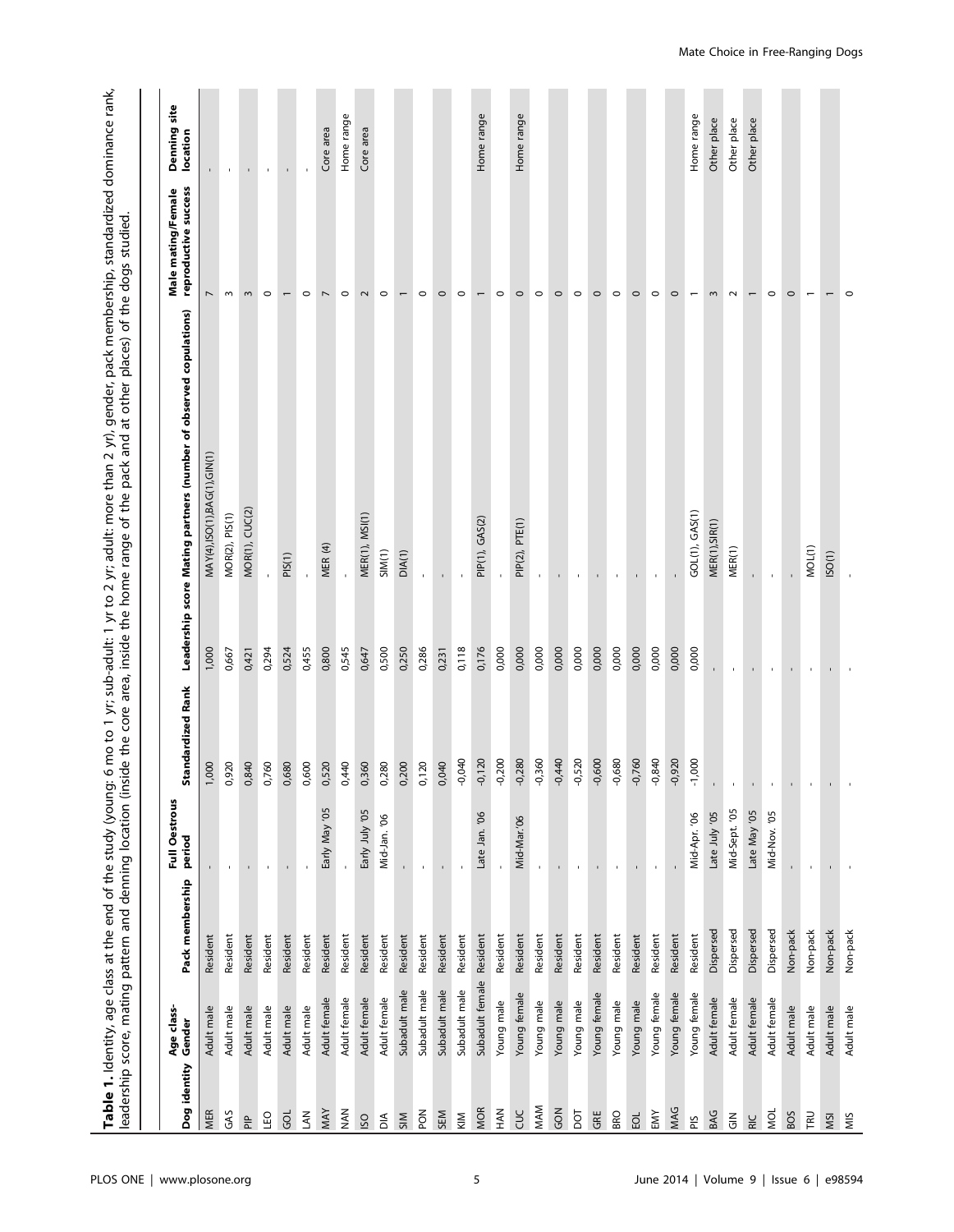| Dog identity Gender | Age class-                            | Pack membership period | <b>Full Oestrous</b> |                                                                                                                        | Standardized Rank Leadership score Mating partners (number of observed copulations) reproductive success location | Male mating/Female Denning site |  |
|---------------------|---------------------------------------|------------------------|----------------------|------------------------------------------------------------------------------------------------------------------------|-------------------------------------------------------------------------------------------------------------------|---------------------------------|--|
|                     | Adult male                            | Non-pack               |                      |                                                                                                                        |                                                                                                                   |                                 |  |
| S⊯                  | Adult male                            | Non-pack               |                      |                                                                                                                        | BAG(1)                                                                                                            |                                 |  |
| FE                  | Adult male                            | Non-pack               |                      |                                                                                                                        | CUC(1)                                                                                                            |                                 |  |
|                     | doi:10.1371/journal.pone.0098594.t001 |                        |                      | Male mating success = number of copulation ties. Female reproductive success = number of puppies survived to maturity. |                                                                                                                   |                                 |  |

whereas they avoided or even attacked other males if they attempted to mount them. The number of non-pack males and the time that they spent courting females were, unfortunately, too low to compare their mating success with that of resident males. Nevertheless, some females approached non-pack males and copulated with them. In fact, out of 19 copulatory ties observed throughout the period of the study, 4 were performed by non-pack males. In particular, 4 non-pack males copulated with one highranking adult female, one low-ranking young female and two adult dispersed females respectively. These females also copulated with resident males, except one dispersed female. All other females were observed copulating only with resident males. Moreover, it is worth noting that the highest-ranking female was the only one who was observed copulating more than once with only one partner, i.e. the alpha male.

All resident males who were observed copulating more than once had more than one mating partner. In fact, since females went into oestrous at different times, males had the opportunity to court all of them. Overall, the mean number  $\pm$  SE of mating partners observed was  $0.63 \pm 0.29$  for resident males and  $1.40 \pm 0.22$  for oestrus females.

The pregnant females who dispersed from the pack before giving birth  $(n = 4)$  did not interact with other members of the pack during late pregnancy, parturition and lactation (if they had surviving pups). Among the resident pregnant females  $(N = 6)$ , only high-ranking ones gave birth inside the core area of the pack, whereas low-ranking females delivered outside the core area borders, although inside the home range. The core area was the sector of the pack's home range that was most intensively used by pack members, and where the main feeding sites and resting places were located. The home range was considered as the minimum convex polygon connecting the outermost sightings of pack members.

Dispersed females were never observed coming back to the pack. Two of them (RIC and MOL) joined another pack of 12–15 dogs; another one (GIN) formed a small pack with her pups and two males abandoned in the area; the last one (BAG) remained alone with her pups until the end of the study.

Table 1 reports the mating partners of each individual, their identities, the oestrous periods of each female, as well as the number of copulation ties performed by males and the reproductive success of females.

# Variables affecting male copulation rate and refusals received by females

The first factor of the PCA explained alone 70.90% of the total variance in the data, and was highly and negatively correlated with four of the original explanatory variables (male dominance rank, male leadership score, net rate of approaches that males received by oestrus females, rate of male affiliative behaviour towards oestrus females). Conversely, it was positively correlated with the rate of male aggression towards oestrus females (Fig. 1). This variable was indeed the only one to show a high (and negative) correlation with the second factor of the PCA which explained 16.47% of the total variance. So, males characterized by high negative scores on the first factor were high-ranking individuals who often behaved as leaders, who showed a high rate of affiliative behaviours towards oestrus females and a low rate of aggressive behaviours towards them, and who were frequently approached within 1 metre by females. Conversely, dogs with high negative scores on the second factor displayed a high frequency of aggression towards oestrus females (Fig. 1).

The general linear model developed for 'copulation tie rate' was significant ( $R = 0.91$ ,  $F_{2,13} = 30.13$ ,  $P = 0.000013$ ) and showed that

Table 1. Cont.

Table 1. Cont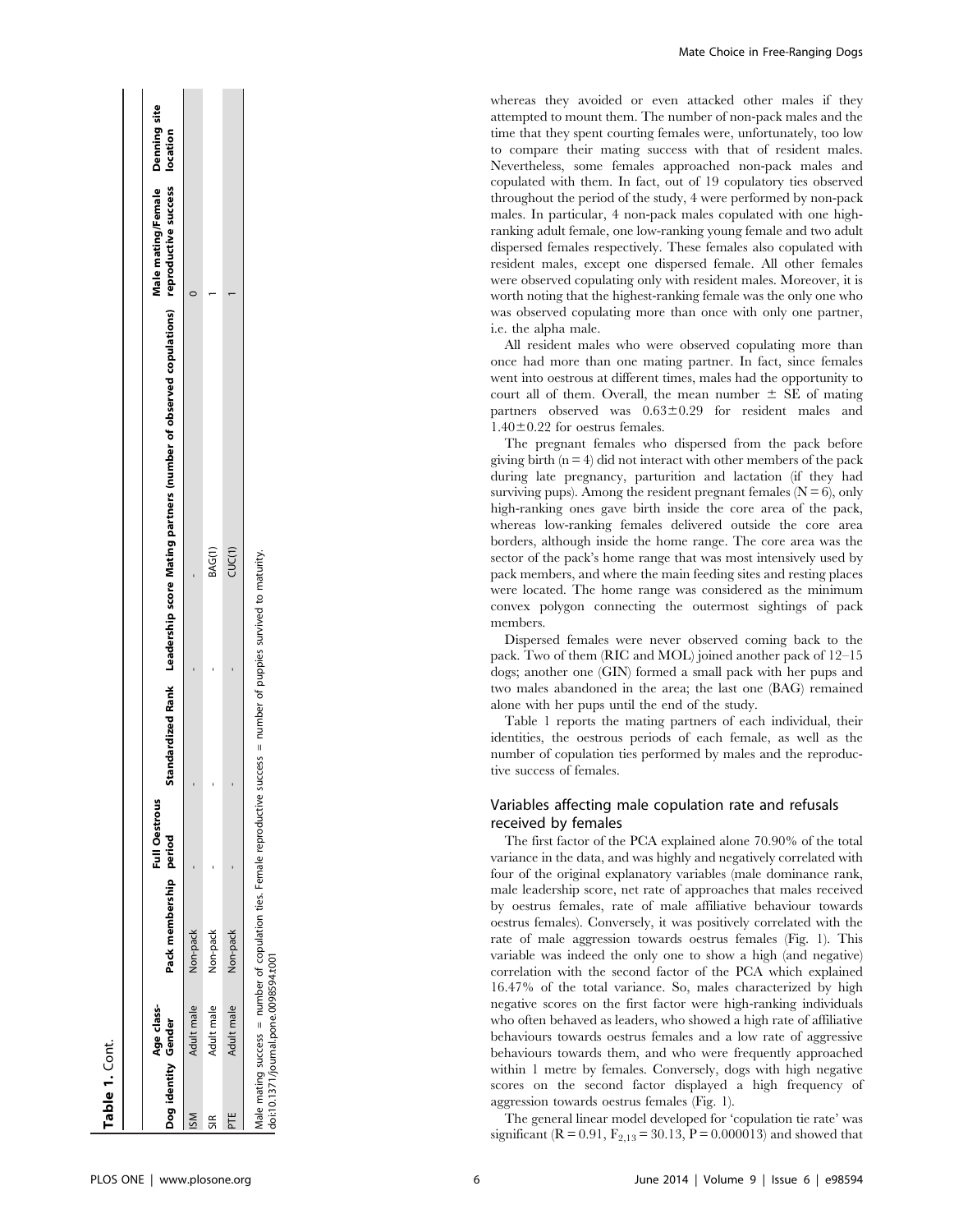

Figure 2. Results of the general linear models developed for males. (a) The relation between 'male copulation tie rate' and the first factor of the PCA. High negative values on factor 1 indicate high-ranking males who often led the pack, who were frequently approached within 1 metre by females and who displayed both a high rate of affiliative behaviour and a low rate of aggressive behaviour towards females; (b) The relation between ''rate of refusals that males received by females'' and the second factor of the PCA. High negative values on factor 2 indicate a high rate of aggressive behaviour displayed by males towards females. doi:10.1371/journal.pone.0098594.g002

the first factor of the PCA was a significant predictor of the copulation success of males (linear coefficient  $\pm$  SE =  $-0.020\pm0.003$ , t = -7.655, P = 0.000004; Fig. 2a): high-ranking males who more frequently interacted affiliatively with oestrus females were more likely to copulate with them. Conversely, the second factor of PCA, was not a significant predictor of the dependent variable (linear coefficient  $\pm$  SE = -0.007 $\pm$ 0.006,  $t = -1.289$ ,  $P = 0.22$ ).

The general linear model developed for 'refusal rate' was also significant ( $R = 0.69$ ,  $F_{2,13} = 5.87$ ,  $P = 0.015$ ), and showed that the second factor of the PCA was a significant predictor of the dependent variable (linear coefficient  $\pm$  SE = -0.157 $\pm$ 0.055,  $t = -2.845$ , P<0.014; Fig. 2b): male dogs who were more aggressive towards oestrus females were also more likely to be refused by females. The first component of PCA tended to be positively related to the 'refusal rate', although this effect was not significant (linear coefficient  $\pm$  SE = 0.051 $\pm$ 0.027, t = 1.911,  $P = 0.078$ .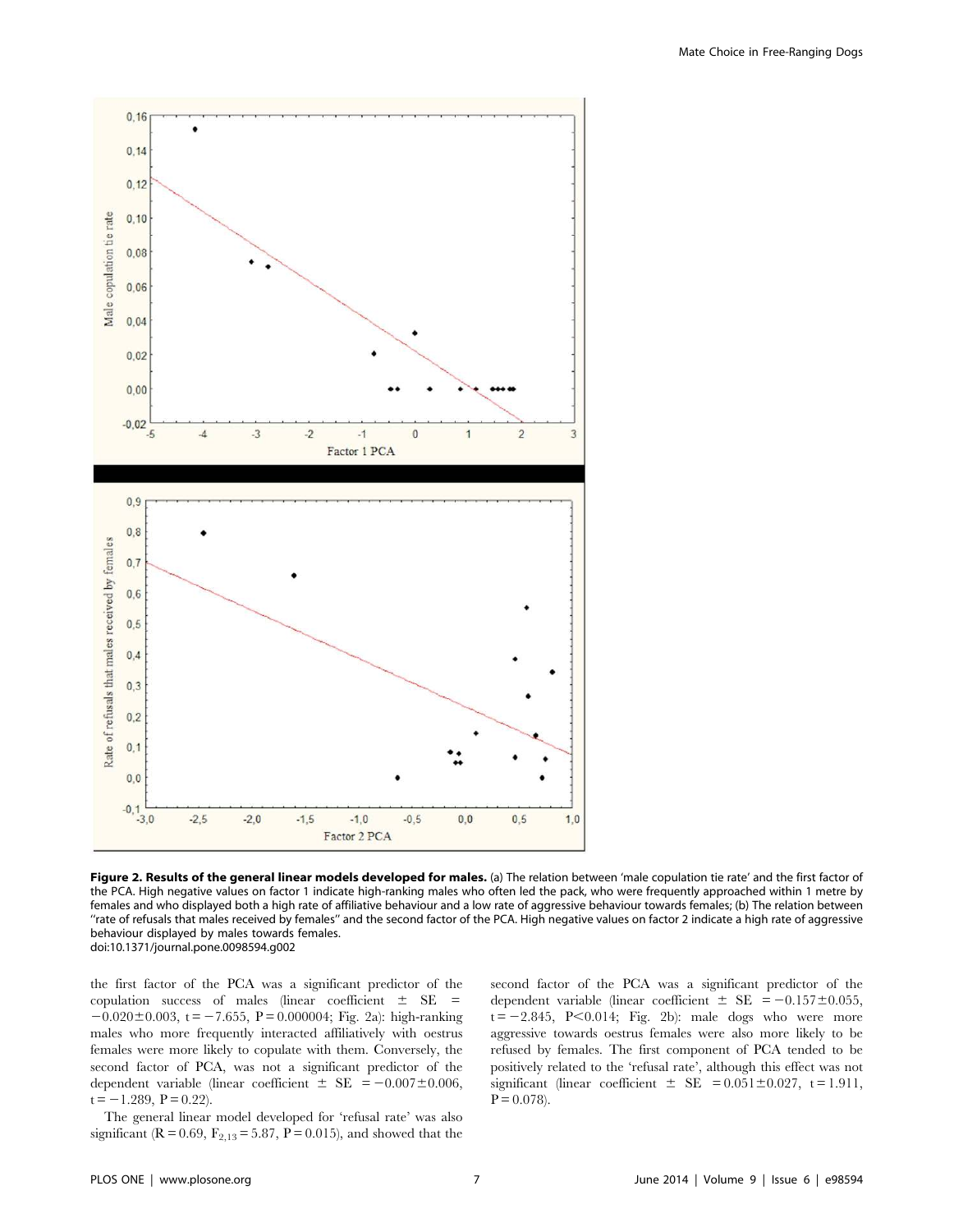

Figure 3. Results of the principal components analysis (PCA) for females. The circle shows the correlation between the original variables and the two new components.  $a =$  female standardized dominance rank,  $b =$  female leadership score,  $c =$  female age. Pearson correlations between factor 1 of the PCA and the original variables were: -0.95 (a), -0.99 (b), -0.97 (c); Pearson correlations between factor 2 and the original variables were:  $-0.31$  (a), 0.09 (b), 0.21 (c). doi:10.1371/journal.pone.0098594.g003

# Male mate preferences in relation to female age, dominance rank and leadership

The first factor of the PCA developed for bitches explained alone 94.37% of the total variance in the data and was highly and negatively correlated with all the original explanatory variables (i.e. female dominance rank, leadership score, age; Fig. 3): females with high negative scores on this factor were old, high-ranking individuals who often behaved as leaders. The first factor of PCA was highly and negatively correlated to the received mount attempt rate  $(r = -0.86, n = 6, P = 0.03; Fig. 4a)$  and to the proportion of interrupted mounts ( $r = -0.87$ ,  $n = 6$ ,  $P = 0.03$ ; Fig. 4b). High-ranking, old females, who frequently led the pack, were mounted more frequently by males than low-ranking, young females who rarely led the pack. Moreover, males interrupted the mounts between other males and high-ranking, old females more frequently than the mounts between other males and low-ranking, young females. However, we did not find a significant correlation between the rate of received copulation ties and the first component of the PCA  $(r = 0.37, n = 6, P = 0.46)$ . Finally, the rate of female aggressive refusals was highly and negatively correlated to the first factor of PCA  $(r = -0.96, n = 6, P = 0.002)$ , while a positive a significant correlation was found between the rate of female non-aggressive refusals and the same factor  $(r = 0.83, n = 6,$  $P = 0.04$ ). So, aggressive refusals were displayed mainly by old, high-ranking females, whereas juvenile low-ranking females rejected unwanted males mainly in a non-aggressive manner.

#### Female reproductive success

The general linear model developed for 'female reproductive success' was significant  $(R = 0.65, F_{1,8} = 5.89, P < 0.04)$ , and revealed that the first component of the PCA (that was negatively correlated to female age, dominance rank and leadership score) was a significant predictor of female reproductive success (linear coefficient  $\pm$  SE = -0.85 $\pm$ 0.35, t = -2.43, P<0.04; Fig.5). Therefore, high-ranking, old females who frequently behaved as leaders enjoyed higher offspring survival than low-ranking, young females who rarely or never behaved as leaders.

# **Discussion**

The present results suggest that in our pack of free-ranging dogs both male copulation success and female reproductive success were strongly influenced by individual social status, with highranking dogs (particularly the highest-ranking male and female), that usually led the pack movements, being more successful. Our data also indicate that mating outcome may be due to an interaction between intra-sexual direct competition and mate preferences for high-ranking individuals, with the latter affecting the mating outcome by reinforcing the effect of the former (i.e. the success of high-ranking individuals).

#### Intra-sexual competition and mate preferences

In our dog pack, the dominance rank of males achieved through competition outside the oestrous period [65] affected the direct competition among males during courtship: subordinate males had lower copulation success partly because they were intimidated by dominant males who often did not need to attack to keep them away from females. Nevertheless, our results indicate that male intra-sexual competition also affected female preferences. Our data on male-female affiliative interactions during oestrus suggest that bitches prefer to mate with high-ranking males. In particular,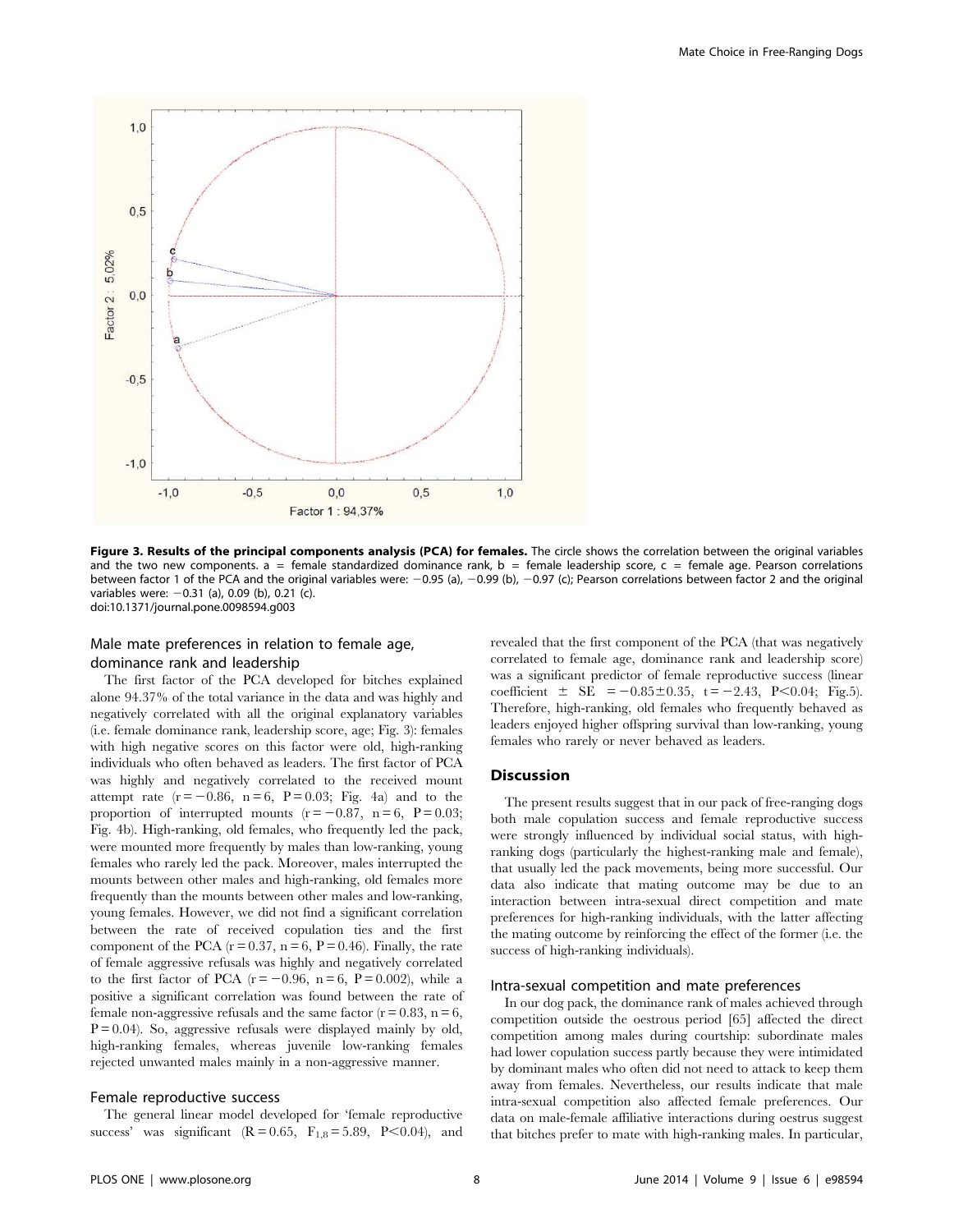

Figure 4. Correlation between the first factor PCA developed for females and: (a) rate of received mounts; (b) proportion of interrupted mounts. See text for additional explanations. doi:10.1371/journal.pone.0098594.g004

oestrus bitches approached high-ranking males at a significantly higher rate than they approached low-ranking males, thus showing a preference for maintaining a close proximity with dominant males. Moreover, high-ranking males were also those who showed more frequently affiliative behaviour towards oestrus females, and this strategy apparently was successful because they achieved a higher frequency of copulation than low-ranking dogs (who showed lower levels of affiliation to oestrus females). Conversely, male aggressiveness towards females during oestrous did not seem to function effectively to constrain female mate preference. Although, unlike other studies [80,81,86], we did not observe male dogs forcing females into mating, some males used aggression to try to intimidate females that refused to mate with them. Moreover, sometimes males showed aggressive behaviour towards females who were attempting to mate with other males. Females typically refused to mate with these aggressive males by actively avoiding, attacking or chasing them. In particular, our results show that old high-ranking females were more aggressive than young subordinate females in refusing male mount attempts.

Our results apparently disagree with other studies reporting that oestrous females disliked dominant males [80,86]. However, in those studies the ''dominance status'' was assessed on the basis of physical power and aggressiveness, and a statistical evaluation of the transitivity of dominance relationships was not carried out. Instead, our results show that male aggressiveness towards females was inversely correlated to male social status, and it was mainly displayed by individuals that were frequently rejected by females, as reported previously [80,86]. So, why should females reject low-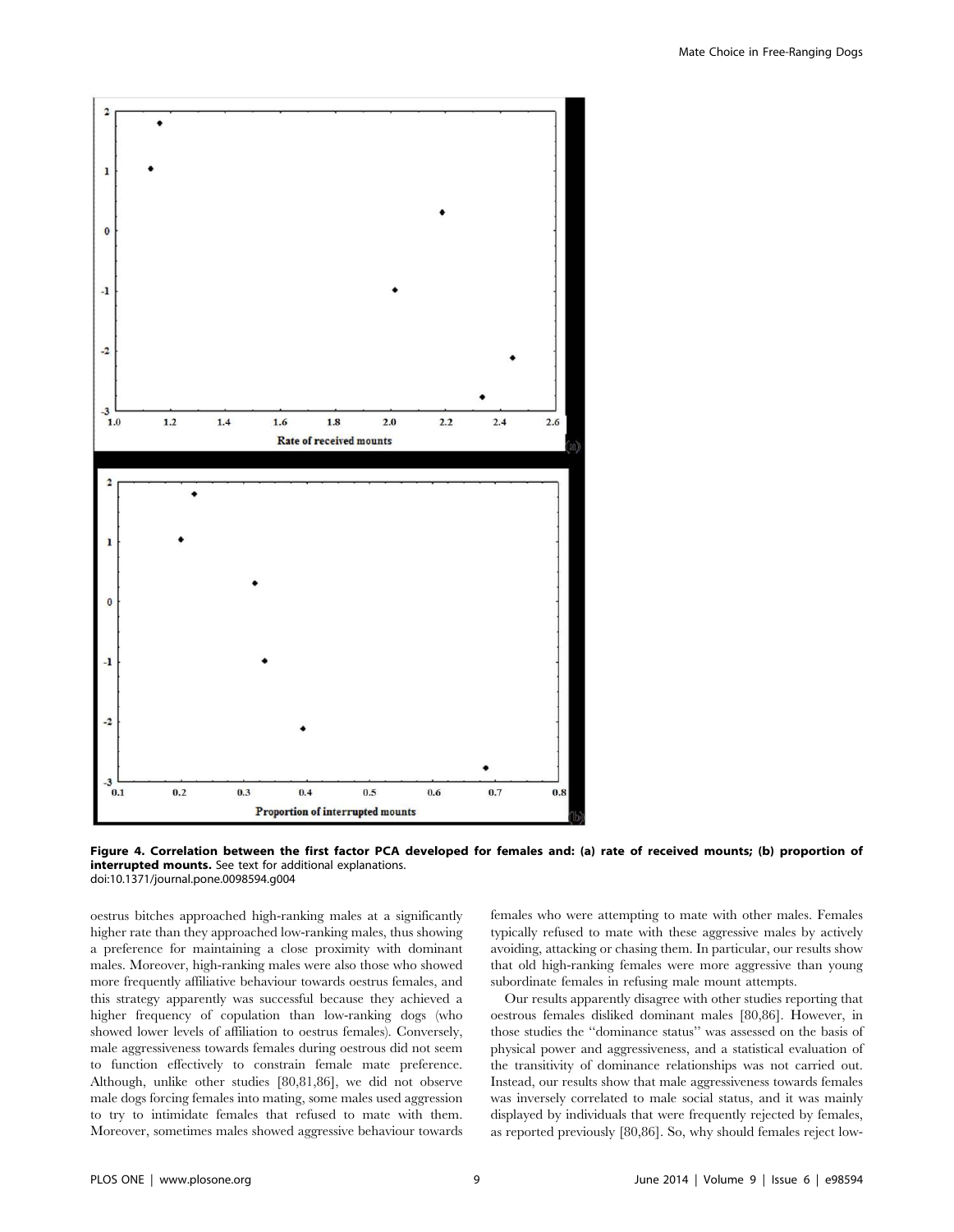

Figure 5. The relation between 'female reproductive success' and the first factor of the PCA developed for females. Reproductive success has been assessed as number of puppies survived to maturity. High negative values on factor 1 indicate high-ranking and old females who often led the pack. doi:10.1371/journal.pone.0098594.g005

ranking males, thus eliciting an aggressive response by them, and mate with high-ranking affiliative partners? One simple possibility is that oestrous females prefer to associate with high-ranking affiliative partners in order to reduce their vulnerability to harassment by the more aggressive low-ranking males (the ''hired gun'' hypothesis [106]). Aside from this consideration, it is plausible that dominance, as well as leadership and age which are positively correlated to dominance [65,68], are good predictors of mate quality in domestic dogs. In this species the reproductive investment of females is higher than that of males, therefore they should select males on the basis of their quality. This is because males of high quality may increase the fitness of offspring ('good genes' hypothesis, [107]), and may also provide short-term benefits through indirect parental care (e.g. territorial acquisition, maintenance and defence; sentinel and anti-predator behaviours; caring for the pregnant mate through guarding and feeding). However, the relative importance of paternal contribution to raising pups and the possible relevance of the less evident indirect care has been poorly investigated in free-ranging domestic dogs. In some studies males were observed providing direct paternal care by defending puppies in the absence of the mother (by preventing the approach of strangers through vocalizations or even physical attacks; [88]), sleeping in close proximity to the mother and her litter, and playing with the pups when they became mobile [62]. Unfortunately, in our population we had limited possibilities of observing direct paternal investment because we were able to precisely locate puppies dens in a limited number of cases, and our presence around dens was discouraged by mothers through barking, growling and attacking. So, although more extensive studies are needed, it is possible that high-ranking and experienced male dogs might provide females with better direct and/or indirect paternal care, and their old age may also confirm viability in the current environment.

Our results also suggest that female intra-sexual competition affected male mate preferences. Using male mating effort as a proxy for male mate choice, we found that male dogs did not distribute this effort evenly among oestrus females. In fact, male courting effort and male-male competition for receptive females (measured as rate of mount attempts and proportion of interrupted mounts) appeared to be stronger in the presence of higher-ranking females, suggesting that males prefer to mate with dominant females. It is possible that male preferences for dominant females are functional because high-ranking females, based on our study, seem to have higher reproductive success than low-ranking ones. Rank-related reproductive asymmetries in bitches may result from competition for food resources in which high-ranking females usually prevail over subordinates [65,70]. Another speculation is that the differential reproductive success may be a consequence of infanticide by dominant females. Although we never observed infanticide in our population of dogs, it has been documented in several canid species (e.g. Canis lupus [108], Canis latrans [109], Canis aureus [110]), and also in captive dingoes [111] that descend from domestic dogs [112]. Avoidance of intra-sexual competition may explain why, during our study and in others [60], some pregnant females dispersed from the pack before giving birth. Although the number of dispersing females in our study was too low to allow a statistical comparison, it is worth to note that they obtained a moderate reproductive success, whereas among resident females only the highest in rank had a considerable reproductive success (see Table 1). However, we cannot rule out that, in our study, some kind of undetected paternal investment by high-ranking males might have increased the reproductive success of their preferred females. So, an alternative interpretation of our results is that high-ranking females had higher reproductive success than low-ranking ones because high-ranking males provided them with paternal investment in exchange for being preferred as mates.

Finally, it is worth to stress that both female and male mate preferences may also partially reflect a strategy of inbreeding avoidance (see [77] for an example of inbreeding avoidance in wolves). For instance, although the highest-ranking male performed most copulations, he did not mate with young females. Overall, high-ranking old males showed a preference for highranking old females and vice versa. Inbreeding avoidance may partially account for these results because there was a certain probability that high-ranking and old male dogs, and especially the highest-ranking male, were the fathers of young low-ranking females. Furthermore, inbreeding avoidance may also contribute to explain why some females accepted the courtship of and mated with non-pack males.

#### Comparison with the mating system of wolves

The domestic dog is a very recently evolved member of the genus Canis. Monogamy – exclusive mating between pair-bonded individuals – is rare in mammals but it is typical for wild members of the genus Canis [113]. The ancestor of domestic dogs, the wolf (Canis lupus), usually live in family packs consisting of a mated pair, their juvenile offspring, and adult helper offspring from previous years, whereas unrelated animals rarely associate with the group [76,114,115]. Usually, only a single pair within the pack breed and consistently lead group activities [76,78,116]. As long as offspring remain in their natal group, sexual maturation and mating are typically delayed until they disperse from the pack to seek for their own mates [115]. Moreover, in case subordinate wolves delay dispersal and reach sexual maturity in their natal pack, they are usually prevented from mating through active intervention by dominant animals [75,117,118]. All group members cooperate in raising puppies born to the dominant breeding female by providing allofeeding and other care to them [76,119].

The social organization, the mating system and the reproductive biology of domestic dogs differ in several respects from those of their wild ancestors. Free-ranging dogs can form packs composed by related individuals, although they probably contain a higher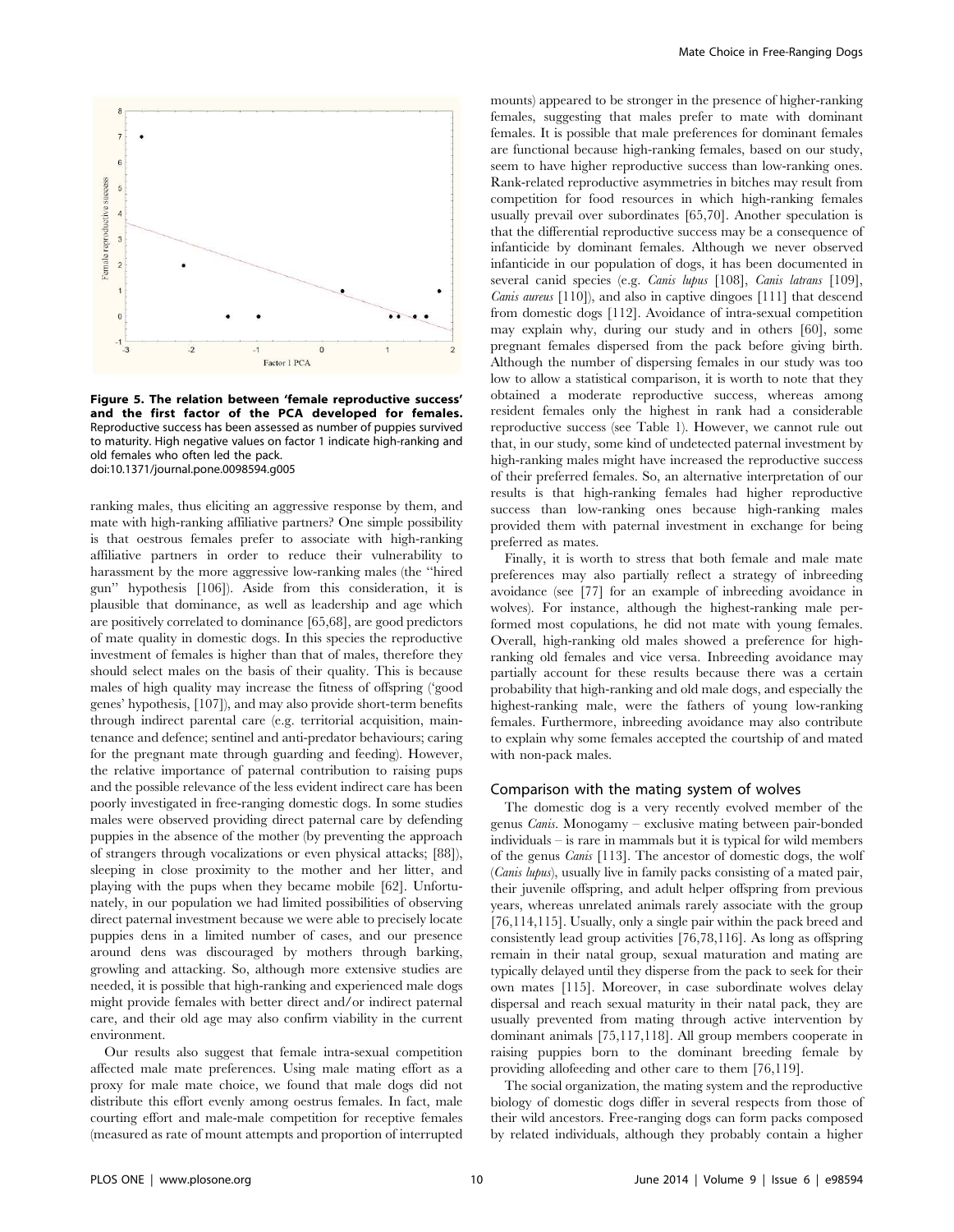proportion of unrelated animals if compared to wolves [62,70], and also a higher number of sexually mature individuals of both sexes [60,61,62,65,67,68,70,80]. Although several of these mature individuals usually breed in dog packs, we have shown for the first time in this paper that their reproductive performance can increase with their dominance rank, age, and tendency to lead pack movements. We believe that previous studies on groups of domestic dogs (reviewed in: [72,74]) failed in documenting any social regulation of reproductive activities possibly because they either lacked detailed quantitative analyses of social interactions, or because the small number of females in the studied groups prevented them from ascertaining the statistical significance of reproductive asymmetries. In our opinion, it is likely that the social regulation of reproduction will operate in small groups of dogs as well, since dominance hierarchies can be found also in such groups [70]. Notably, a positive relationship between variables such as reproductive activity, dominance, age and leadership has also been found in wolf packs (e.g. [76,78]), and this similarity suggests that some common organizing mechanism may contribute to shape the social organization of both species. According to our view, the main differences between the two species reside in the degree of reproductive suppression exerted by dominant animals over subordinates, and in the degree of cooperative breeding, that are usually higher in wolves (see also [70]).

The presence of multiple breeding individuals in dog packs might be explained functionally as an adaptive consequence of the domestication process. As suggested by several authors [58,120,121], unrestricted dog populations have adapted to scavenge from human refuses that are abundant and do not follow marked seasonal fluctuations. This continuous availability of food may have favored the loss of seasonal reproductive behavior, and may have allowed dogs to reproduce in their natal pack during the first year of their life, once they reach full body weight [58]. Furthermore, the abundance of food resources experienced by free-ranging dogs may have led to a decrease in the level of within group competition for food and in the degree of reproductive suppression of subordinates [70]. Conversely, unlike dogs, wolves are seasonal breeders and they rarely reach sufficient body size to reproduce until their second breeding season at the age of about 22 months, when they usually disperse from their natal pack [58,122,123,124,125]. However, wolf packs with multiple breeders can be found where food resources are unusually abundant and some individuals delay dispersal [76,77,112,126,127,128,129,130,131]. On the other hand, in a pack of feral dogs studied in an area with harsh weather and limited food availability, only one female gave birth during a two years period, and pup rearing apparently was shared by several group members [132]. Although detailed data about the social relationships among the members of this group are lacking, this example suggests that, under some extreme ecological conditions, dogs can form packs whose structure may be even more similar to that of wolf packs, and highlights the considerable social flexibility of this species.

The adaptation of dogs to exploit human refuse as a food resource may also account for the apparent reduction in allofeeding of lactating mothers observed in this species relative to wolves [58,70]. Lactating female wolves spend a considerable portion of their time with pups at the denning site, and they are provisioned with food by the other pack members who perform most of the hunting [119,133,134,135,136]. Unlike wolves, most free-ranging dogs do not need to hunt to feed, and they can often rely on food sources that are presumably more predictable in terms of location and time than wolves' prey [70]. This usually allows lactating bitches to place their dens in the vicinity of human refuse, and thus to join their pack during feeding, while reducing the time during which pups are left alone [70]. So, the ecological conditions found in a domestic environment may have driven the evolution of an increased independency of bitches in raising their pups relative to female wolves.

Once we know that domestic dogs display mate preferences and that these are affected by the social relationships within the pack, we may ask how the former evolved. Notably, mate choice cannot evolve through artificial selection simply because the latter implies that human beings are those deciding which animals are allowed to mate. So, it may be hypothesized that 1) either mate choice evolved in wolves and was maintained in dogs by natural selection, or 2) that dogs evolved a different pattern of mate preferences by natural selection during the domestication process. The latter may also be plausible since, even nowadays, human beings seem to control the reproduction of a very limited portion of the global population of domestic dogs [58]. Consequently, in order to improve our understanding of the evolution of dogs, it is useful to compare their pattern of mate choice with that of their closest wild relatives. Some studies on captive wolf packs have reported mutual mate preferences between dominant males and females [137,138,139,140], suggesting similarities between wolves and dogs. However, in another captive study, based on a more extensive behavioural data set [50], it was found that, although mating involved primarily high-ranking individuals of both sexes, this appeared to be mainly a consequence of the male preferences for high-ranking females and of dominant males limiting the sexual activity of subordinates. Conversely, females spread their sexual interest over several males and they did not consistently prefer high-ranking males. However, differences between studies may also be a consequence of different methods adopted by researchers in order to assess mate preferences. So, further studies are clearly needed, to confirm whether dogs have actually retained the mate preferences of their ancestors.

#### Conclusions

To our knowledge, the present study provides the first clear evidence that an age-graded dominance hierarchy in a pack of free-ranging dogs affects several aspects of reproductive activities such as mate preferences, male copulation rate and female reproductive outcome. Dogs of both sexes displayed mate preferences for high-ranking partners, reflected in the differential distribution of affiliative signals, and old high-ranking dogs of both sexes showed a higher copulatory/reproductive performance. Overall, our results suggest that the social organization of packliving free-ranging dogs may resemble that of wolves to a higher extent than previously thought. Further investigations of mate choice in both species may shed light on how their natural evolution diverged since the initiation of domestication.

#### Acknowledgments

We are grateful to the dog caretakers Annamaria Andreozzi and Mirella de Paolis for their help with the dog census and for their availability to all our requests. Special thanks are due to Dr. Giuseppe Cariola working at the Veterinary Hospital of Rome for his help and assistance during the study. We also thank Barbara Smuts and an anonymous referee for useful suggestions that improved the manuscript. Finally, we are grateful to Sarah Marshall-Pescini who read the drafts of the manuscript giving us helpful comments.

# Author Contributions

Conceived and designed the experiments: SC RB PV EN. Performed the experiments: SC. Analyzed the data: SC RB. Wrote the paper: SC RB EN PV.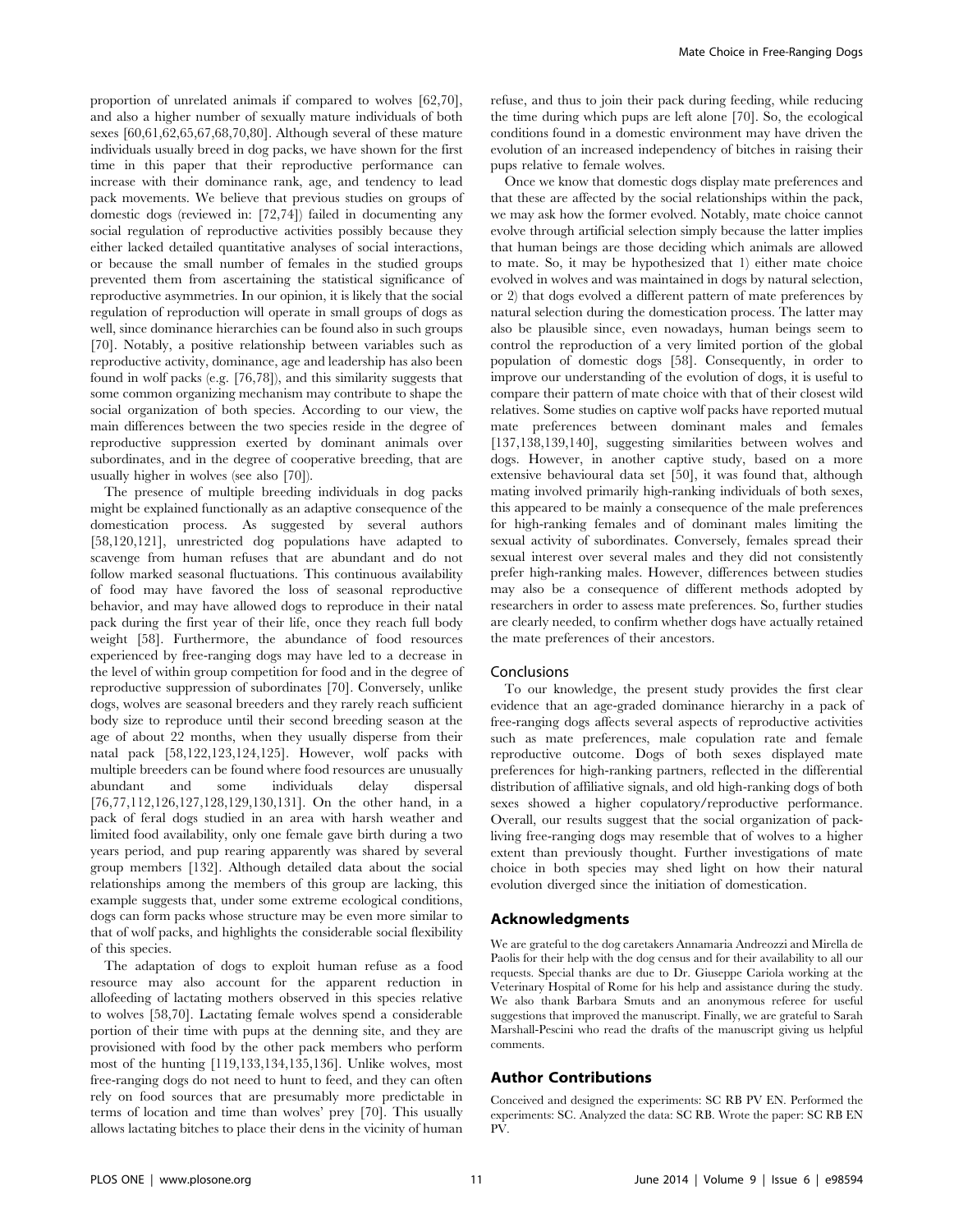#### References

- 1. Fedigan LM (1983) Dominance and reproductive success in primates. Am J Phys Anthropol 26: 91–129.
- 2. Ellis L (1995) Dominance and reproductive success among nonhuman animals: a crossspecies comparison. Ethol Sociobiol 16: 257–333.
- 3. Pemberton JM, Albon SD, Guiness FE, Clutton-Brock TH, Dover GA (1992) Behavioral estimates of male mating success tested by DNA fingerprinting in a polygynous mammal. Behav Ecol 3: 66–75.
- 4. Haley MP, Deutsch CJ, Le Boeuf Burney J (1994) Size, dominance and copulatory success in male northern elephant seals, Mirounga angustirostris. Anim Behav 48: 1249–1260.
- 5. Girman DJ, Mills MGL, Geffen E, Wayne RK (1997) A molecular genetic analysis of social structure, dispersal, and interpack relationships of the African wild dog (Lycaon pictus). Behav Ecol Sociobiol 40: 187–198.
- 6. Klinkova E, Hodges JK, Fuhrmann K, de Jong T, Heistermann M (2005) Male dominance rank, female mate choice and male mating and reproductive success in captive chimpanzees. Int J Primatol 26 (2): 357–484. DOI: 10.1007/ s10764-005-2929-6.
- 7. Wroblewski EE, Murray CM, Keele BF, Schumacher-Stankey JC, Hahn BH, et al. (2009) Male dominance rank and reproductive success in chimpanzees, Pan troglodytes Schweinfurthii. Anim Behav 77: 873–885.
- 8. Dewsbury DA (1982) Ejaculate cost and male choice. Am Nat 119: 601–610.
- 9. Cowlishaw G, Dunbar RIM (1991) Dominance rank and mating success in male primates. Anim Behav 41: 1045–1056.
- 10. Takahata Y, Huffman MA, Suzuki S, Koyama N, Yamagiwa J (1999) Why dominants do not consistently attain high mating and reproductive success: a review of longitudinal Japanese macaque studies. Primates 40 (1):143–158.
- 11. Dixson AF (1998) Primate sexuality. Oxford: Oxford University Press.
- 12. Say L, Pontier D, Natoli E (1999) High variation in multiple paternity of domestic cats (Felis catus L.) in relation to environmental conditions. Proc R Soc B 266: 2071–2074.
- 13. Spritzer MD, Solomon NG, Meikle DB (2006) Social dominance among male meadow voles is inversely related to reproductive success. Ethology 112: 1027– 1037.
- 14. Thornhill R (1980) Rape in Panorpa scorpionflies and a general rape hypothesis. Anim Behav 28: 52–59.
- 15. Emlen ST, Wrege PH (1986) Forced copulations and intra-specific parasitism: two costs of social living in the white-fronted bee-eater. Ethology 71: 2–29.
- 16. Clutton-Brock TH, Parker GA (1995). Sexual coercion in animals. Anim Behav 49: 1345–1365.
- 17. Hrdy S, Hausfater G (1984) Comparative and evolutionary perspectives on infanticide: introduction and overview. In Hausfater G, Hrdy S, editors. Infanticide: Comparative and Evolutionary Perspectives. New York: Aldine.
- 18. Smuts BB, Smuts RW (1993) Male aggression and sexual coercion of females in nonhuman primates and other mammals: evidence and theoretical implications. Adv Stud Behav 22: 1–63.
- 19. Stumpf RM, Boesch C (2010) Male aggression and sexual coercion in wild West African chimpanzees, Pan troglodytes verus. Anim Behav 79: 333–342.
- 20. Smuts BB (1983) Special relationships between adult male and female olive baboons: selective advantages. In Hinde RA editor. Primate social relationships. Sinauer: Sunderland.
- 21. Smuts BB (1985) Sex and friendship in baboons. Cambridge, Mass: Harvard University Press.
- 22. Bercovitch FB (1995) Female cooperation, consortship maintenance, and male mating success in savanna baboons. Anim Behav 50: 137–149.
- 23. East ML, Burke T, Wilhelm K, Greig C, Hofer H (2003) Sexual conflicts in spotted hyenas: male and female mating tactics and their reproductive outcome with respect to age, social status and tenure. Proc R Soc B 270: 1247–1254.
- 24. Trivers RL (1972) Parental investment and sexual selection In Campbell B editor. Selection and the descent of man. Chicago: Aldine.
- 25. Parker GA (1983) Mate quality and mating decisions. In Bateson PPG editor. Mate choice. Cambridge: University Press.
- 26. Reynolds JD, Gross MR (1990) Costs and benefits of female mate choice. Am Nat 136: 230–243.
- 27. Clutton-Brock TH, Vincent ACJ (1991) Sexual selection and the potential reproductive rate of males and females. Nature 352: 58–60.
- 28. Johnstone RA, Reynolds JD, Deutsch JC (1996) Mutual mate choice and sex differences in choosiness. Evolution 50: 1382–1391.
- 29. Cox CR, Le Boeuf BJ (1977) Female incitation of male competition: a mechanism in sexual selection. Am Nat 111: 317–335.
- 30. Horne TJ, Ylönen H (1996) Female bank voles (Clethrionomys glareolus) prefer dominant males; but what if there is no choice? Behav Ecol Sociobiol 38: 401– 405.
- 31. Davies NB (1992) Dunnock behaviour and social evolution. Oxford: Oxford University Press.
- 32. Chapais B (1983) Reproductive activity in relation to male dominance and the likelihood of ovulation in rhesus monkeys. Behav Ecol Sociobiol 12: 215–228.
- 33. Pereira ME, Weiss ML (1991) Female mate choice, male migration, and the threat of infanticide in ringtailed lemurs. Behav Ecol Sociobiol 28: 141–152.
- 34. Soltis J, Thomsen R, Takenaka O (2001) The interaction of male and female reproductive strategies and paternity in wild Japanese macaques, *Macaca fuscata.*<br>Anim Behav 62: 485–494.
- 35. Hayakawa S (2007) Female defensibility in small troops of Japanese macaques visa`-vis nontroop males and copulation on the periphery of the troop. Int J Primatol 28: 73–96.
- 36. Stumpf RM, Boesch C (2005) Does promiscuous mating preclude female choice? Female sexual strategies in chimpanzees (Pan troglodytes verus) of the Taï National Park, Côte d'Ivoire. Behav Ecol Sociobiol 57: 511-524.
- 37. Stumpf RM, Boesch C (2006) The efficacy of female choice in chimpanzees of the Taï Forest, Côte d'Ivoire. Behav Ecol Sociobiol 60: 749-765.
- 38. Cunningham EJA, Birkhead TR (1998) Sex roles and sexual selection. Anim Behav 56: 1311–1321.
- Berenstain L, Wade TD (1983) Intrasexual selection and male mating strategies in baboons and macaques. Int J Primatol 4: 201–235.
- 40. Burley N, Moran N (1979) The significance of age and reproductive experience in the mate references of feral pigeons, *Columba livia*. Anim Behav 27: 686-698.
- 41. Gwynne DT (1981) Sexual difference theory: Mormon crickets show role reversal in mate choice. Science 213: 779–780.
- 42. Verrell PA (1985) Male mate choice for large, fecund females in the red-spotted newt, Notophthalmus viridescens: how is size assessed? Herpetologica 41: 382-386.
- 43. Verrell PA (1989) Male mate choice for fecund females in a plethodontid salamander. Anim Behav 38: 1086–1088.
- 44. Verrell PA (1995) Males choose larger female as mates in the salamander Desmognathus santeetlah. Ethology 99: 162–171.
- 45. Sargent RC, Gross MR, Berghe EP den (1986) Male mate choice in fishes. Anim Behav 34: 545–550.
- 46. Berglund A, Rosenqvist G (1993) Selective males and ardent females in pipefishes. Behav Ecol Sociobiol 32: 331–336.
- 47. Nichols HJ, Amos W, Cant MA, Bell MBV, Hodge SJ (2010) Top males gain high reproductive success by guarding more successful females in a cooperatively breeding mongoose. Anim Behav 80: 649–657.
- 48. Rasa OAE (1977) The ethology and sociology of the dwarf mongoose (Helogale undulata rufula). Z Tierpsychol 43: 337–406
- 49. Robinson JG (1982) Intrasexual competition and mate choice in primates. Am J Primatol 1: 131–144.
- 50. Derix RRWM, Hooff JARAM van (1995) Male and female partner preferences in a captive wolf pack (Canis lupus): specificity versus spread of sexual attention. Behaviour 132: 128–148.
- 51. Szykman M, Engh AL, Van Horn RC, Funk SM, Scribner KT, et al. (2001) Association patterns among male and female spotted hyenas (Crocuta crocuta) reflect male mate choice. Behav Ecol Sociobiol 50: 231–238.
- 52. Small MF, Smith DG (1982) The relationship between maternal and paternal rank in rhesus macaques (Macaca mulatta). Anim Behav 30: 626–627.
- 53. Solomon NG (1993) Body size and social preferences of male and female prairie voles, Microtus ochrogaster. Anim Behav 45: 1031–1033.
- 54. Andersson MB (1994) Sexual selection. Princeton, NJ: Princeton University Press.
- 55. Amundsen T (2000) Why are female birds ornamented? Trends Ecol Evol 15(4): 149–155.
- 56. Nolan PM, Dobson FS, Nicolaus M, Karels TJ, McGraw KJ, et al. (2010) Mutual mate choice for colorful traits in king penguins. Ethology 116: 635–644.
- 57. Kraak SBM, Bakker TCM (1998) Mutual mate choice in sticklebacks: Attractive males choose big females, which lay larger eggs. Anim Behav 56: 859–866.
- 58. Lord K, Feinstein M, Smith B, Coppinger R (2013) Variation in reproductive traits of members of the genus Canis with special attention to the domestic dog (Canis familiaris). Behav Process 92: 131–142.
- 59. Font E (1987) Spacing and social organization: urban stray dogs revisited. Appl Anim Behav Sci 17: 319–328.
- 60. Daniels TJ, Bekoff M (1989a) Population and social biology of free-ranging dogs, Canis familiaris. J Mammal 70: 754–762.
- 61. Daniels TJ, Bekoff M (1989b) Spatial and temporal resource use by feral and abandoned dogs. Ethology 81: 300–312.
- 62. Macdonald DW, Carr GM (1995) Variation in dog society: between resource dispersion and social flux. In Serpell J Editor. The domestic dog: its evolution, behaviour and interactions with people. Cambridge (UK): Cambridge University Press. 199–216.
- 63. Pal SK, Ghosh B, Roy S (1998a) Agonistic behaviour of free-ranging dogs (Canis familiaris) in relation to season, sex and age. App Anim Behav Science 59: 331–348.
- 64. Pal SK, Ghosh B, Roy S (1998b) Dispersal behaviour of free-ranging dogs (Canis familiaris) in relation to age, sex and season. App Anim Behav Science 61: 123–132.
- 65. Cafazzo S, Valsecchi P, Bonanni R, Natoli E (2010) Dominance in relation to age, sex and competitive contexts in a group of free-ranging domestic dogs. Behav Ecol 21: 443–455.
- 66. Cafazzo S, Natoli E, Valsecchi P (2012) Scent-marking behaviour in a pack of free- ranging domestic dogs. Ethology 118: 1–12.
- 67. Bonanni R, Valsecchi P, Natoli E (2010a) Pattern of individual participation and cheating in conflicts between groups of free-ranging dogs. Anim Behav 79: 957–968.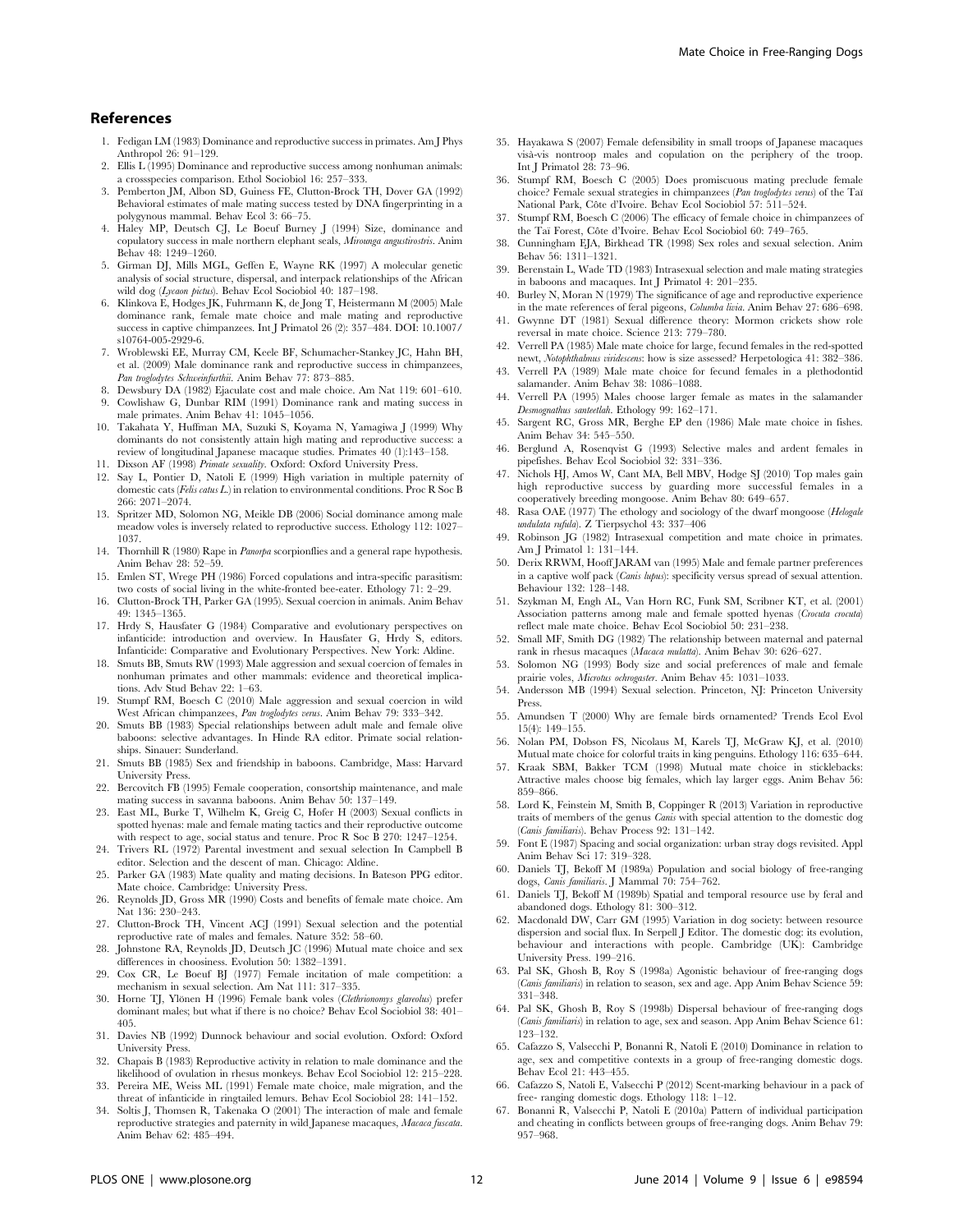- 68. Bonanni R, Cafazzo S, Valsecchi P, Natoli E (2010b) Effect of affiliative and agonistic relationships on leadership behaviour in free-ranging dogs. Anim Behav 79: 981–991.
- 69. Bonanni R, Natoli E, Cafazzo S, Valsecchi P (2011) Free-ranging dogs assess the quantity of opponents in intergroup conflicts. Anim Cogn 14: 103–115.
- 70. Bonanni R, Cafazzo S, (2014) The social organization of a population of freeranging dogs in a suburban area of Rome: a reassessment of the effects of domestication on dog behaviour. In Kaminski J, Marshall-Pescini S editors. The social dog: behaviour and cognition. Elsevier Inc. pp. 65–104.
- 71. Beck AM (1973) The ecology of a stray dogs: a study of a free-ranging urban animals. Baltimore, MD: York Press.
- 72. Boitani L, Ciucci P (1995) Comparative social ecology of feral dogs and wolves. Ethol Ecol Evol 7: 49–72.
- 73. Boitani L, Ciucci P, Ortolani A (2007) Behaviour and social ecology of freeranging dogs. In Jensen P Editor. The Behavioural Biology of Dogs. Wallingford, UK: CAB international. pp. 147–165.
- 74. Bradshaw JW, Blackwell EJ, Casey RA (2009) Dominance in domestic dogs useful construct or bad habit? J Vet Behav 4: 135–144.
- 75. Derix R, Van Hooff J, Vries AD, Wensing J (1993) Male and female mating competition in wolves: female suppression vs. male intervention. Behaviour 127(1/2): 141–174.
- 76. Mech LD (1999) Alpha status, dominance, and division of labor in wolf packs. Can J Zool 77: 1196–1203.
- 77. vonHoldt BM, Stahler DR, Smith DW, Earl DA, Pollinger JP, et al. (2008) The genealogy and genetic viability of reintroduced Yellowstone grey wolves. Mol Ecol 17: 252–274.
- 78. Peterson OR, Jacobs AK, Drummer TD, Mech LD, Smith DW (2002) Leadership behaviour in relation to dominance and reproductive status in gray wolves, Canis lupus. Can J Zool 80: 1405–1412.
- 79. Daniels TJ (1983) The social organization of free-ranging urban dogs II. Estrous groups and the mating system. Appl Anim Ethol 10: 365–373.
- 80. Pal SK, Ghosh B, Roy S (1999) Inter- and intra-sexual behaviour of freeranging dogs (Canis familiaris). Appl Anim Behav Science 62(2–3): 267–278.
- 81. Pal SK (2011) Mating system of free-ranging dogs (Canis familiaris). Int J Zool, 1–10. DOI:10.1155/2011/314216.
- 82. Soltis J, Mitsunaga F, Shimizu K, Nozaki M, Yanagihara Y, et al. (1997) Sexual selection in Japanese macaques II: female mate choice and male–male competition. Anim Behav 54: 737–746.
- 83. Hoffman CL, Ruiz-Lambides AV, Davila E, Maldonado E, Gerald MS, et al. (2008) Sex differences in survival costs of reproduction in a promiscuous primate. Behav Ecol Sociobiol 62(11): 1711–1718.
- 84. Longpre KM, Koepfinger ME, Katz LS (2011) Female goats use courtship display as an honest indicator of male quality. Horm Behav 60: 505–511.
- 85. Le Boeuf BJ (1967) Heterosexual attraction in dogs. Psychon Sci 7(9): 313–314. 86. Ghosh B, Choudhuri DK, Pal B (1984) Some aspects of sexual behaviour of
- stray dogs, Canis familiaris. App Anim Behav Science 13: 113–127. 87. Pal SK (2003) Reproductive behaviour of free-ranging rural dogs in West
- Bengal, India. Acta Theriol 48(2): 271–281. 88. Pal SK (2005) Parental care in free-ranging dogs, Canis familiaris. App Anim Behav Sci 90 (1): 31–47.
- 89. Dunbar RIM, Dunbar P (1977) Dominance and reproductive success among female gelada baboons. Nature 266: 351–352.
- 90. Reiter J, Panken KJ, LeBoeuf BJ (1981) Female competition and reproductive success in northern elephant seals. Anim Behav 29: 670–687.
- 91. Clutton-Brock TH, Albon SD, Guinness FE (1984) Maternal dominance, breeding success and birth sex ratios in red deer. Nature 308: 358–360.
- 92. Clutton-Brock TH, Albon SD, Guinness FE (1986) Great expectations: dominance, breeding success and offspring sex ratios in red deer. Anim Behav 34: 460–471.
- 93. Cassinello J, Alados CL (1996) Female reproductive success in captive Ammotragus lervia (Bovidae, Artiodactyla). Study of its components and effects of hierarchy and inbreeding. J Zool 239: 141–153.
- 94. Pusey A, Williams J, Goodall J (1997) The influence of dominance rank on the reproductive success of female chimpanzees. Science 277: 828–831.
- 95. Côté SD, Festa-Bianchet M (2001) Reproductive success in female mountain goats: the influence of age and social rank. Anim Behav 62: 173–181.
- 96. Hoener OP, Wachter B, Hofer H, Wilhelm K, Thierer D, et al. (2010) The fitness of dispersing spotted hyena sons is influenced by maternal social status. Nat Commun 1: 60, doi: 10.1038/ncomms1059
- 97. Clutton-Brock TH, Guinness FE, Albon SD (1982). Red deer: Behavior and ecology of two sexes. Chicago: University of Chicago Press.
- 98. Ozoga JJ, Verme LJ (1986) Relation of maternal age to fawn-rearing success in white-tailed deer. J Wildlife Manag 50: 480–486.
- Festa-Bianchet M (1988) Age-specific reproduction of bighorn ewes in Alberta, Canada. J Mammal 69: 157–160.
- 100. Sand H (1996) Life history patterns in female moose (Alces alces): the relationship between age, body size, fecundity and environmental conditions. Oecologia 106: 212–220.
- 101. Gier H (1968) Coyotes in Kansas. Bulletin of Agricultural Experimental Station of Kansas State University 393: 1–118.
- 102. Kirk RW (1977) Current veterinary therapy. Vol. VI. Small animal practice. Philadelphia (PA): W.B. Saunders.
- 103. Altmann J (1974) Observational study of behavior: sampling methods. Behaviour 48: 227–265.
- 104. Beach FA, Le Boeuf BJ (1967) Coital behaviour in dog: I. Preferential mating in the bitch. Anim Behav 15: 546–558.
- 105. Nakagawa S (2004) A farewell to Bonferroni: the problems of low statistical power and publication bias. Behav Ecol 15(6): 1044–1045.
- 106. Rubenstein DI, Wrangham RW, eds. (1986) Ecological aspects of social evolution. Princeton, NJ: Princeton University Press, p. 463.
- 107. Williams GC (1966) Adaptation and natural selection. Princeton, NJ: Princeton University Press.
- 108. McLeod PJ (1990) Infanticide by females wolves. Can J Zool 68: 402–404.
- 109. Camenzind FJ (1978). Behavioural ecology of coyotes on the National Elk Refuge, Jackson Wyoming. In Bekoff M. Editor. Coyotes: biology, behavior and management. New York: Academic Press.
- 110. Moehlman PD (1983) Socioecology of silverbacked and golden jackals (Canis mesomelas and Canis aureus). In Eisenberg JF, Kleiman DG editors. Advances in the study of mammalian behavior. Pittsburgh Pennsylvania, USA: American Society of Mammalogists. pp 423–453
- 111. Corbett LK (1988) Social dynamics of a captive dingo pack: population regulation by dominant female infanticide. Ethology 78: 177–98.
- 112. Savolainen P, Leitner T, Wilton AN, Matisoo-Smith E, Lundeberg J (2004) A detailed picture of the origin of the Australian dingo, obtained from the study of mitochondrial DNA. PNAS 101: 12387–12390.
- 113. Kleiman D (1977) Monogamy in mammals. Q Rev Biol 52: 39–69.
- 114. Mech LD, Boitani L (2003) Wolf social ecology. In Mech LD, Boitani L. Editors. Wolves: behavior, ecology, and conservation. Chicago and London: The University of Chicago Press. pp. 1–34
- 115. Packard JM (2003) Wolf behavior: reproductive, social and intelligent. In Mech LD, Boitani L. Editors. Wolves: behavior, ecology, and conservation. Chicago and London: The University of Chicago Press. pp. 35–65
- 116. Mech LD (2000) Leadership in wolf, Canis lupus, packs. Can Field-Nat 114: 259–263.
- 117. Packard JM, Mech LD, Seal US (1983) Social influences of reproduction in wolves. In Wolves in Canada and Alaska: Their status, biology, and management. Report series, no. 45, Canadian Wildlife Service, Edmonton, Alberta. pp. 78–85.
- 118. Packard JM, Seal US, Mech LD, Plotka ED (1985) Causes of reproductive failure in two family groups of wolves (Canis lupus). Z Tierpsychol  $68: 24-40$ .
- 119. Mech LD, Wolf PC, Packard JM (1999) Regurgitative food transfer among wild wolves. Can J Zool 77: 1192–1195.
- 120. Coppinger R, Coppinger L (2001) Dogs: a new understanding of canine origin, behavior and evolution. Chicago UP, Chicago.
- 121. Medina M (2007) The world's scavengers: salvaging for sustainable consumption and production. New York: Altamira Press.
- 122. Young SP, Goldman EA (1964) Wolves of North America. New York: Dover Publications.
- 123. Mech LD (1970) The Wolf: the ecology and behavior of an endangered species. Garden City, NY: Natural History Press.
- 124. Rausch RA (1967) Some aspects of the population ecology of wolves, Alaska. Am Zool 7: 253–265.
- 125. Peterson RO, Woolington JD, Bailey TN (1984) Wolves of Kenai Peninsula, Alaska. Wildlife Monogr 88: 1–52.
- 126. Mech LD, Nelson ME (1989) Polygyny in a wild wolf pack. J Mammal 70: 675– 676.
- 127. Sands J, Creel S (2004) Social dominance, aggression and faecal glucocorticoid levels in a wild population of wolves, Canis lupus. Anim Behav 67: 387-396.
- 128. MacNulty DR, Smith DW, Vucetich JA, Mech LD, Stahler DR, et al. (2009) Predatory senescence in ageing wolves. Ecol Lett 12: 1347–1356.
- 129. MacNulty DR, Smith DW, Mech LD, Vucetich JA, Packer C (2012) Nonlinear effects of group size on the success of wolves hunting elk. Behav Ecol 23: 75–82.
- 130. Stahler DR, MacNulty DR, Wayne RK, vonHoldt B, Smith DW (2012) The adaptive value of morphological, behavioural and life-history traits in reproductive female wolves. J Anim Ecol doi: 10.1111/j.1365- 2656.2012.02039.x.
- 131. Packard JM (2011) Wolves. In Breedlove M, Moore J Editors. Encyclopedia of behavior. Oxford: Elseviere, Ltd.
- 132. Gipson PS (1983) Evaluations of behavior of feral dogs in interior Alaska, with control implications. Vertebrate Pest Control Management Materials, 4th Symposium of American Society for Testing and Materials 4: 285–294.
- 133. Ognev SI (1931) Mammals of Eastern Europe and Northern Asia. Israel Program for Scientific Translations, Jerusalem, Israel (1962).
- 134. Murie A (1944) The wolves of Mount Mckinley. Fauna of the National Parks of the United states. Fauna series 5: 1–238.
- 135. Harrington FH, Mech LD (1982) Patterns of homesites attendance in two Minnesota wolf packs. In Harringtons FH, Paquet PC editors. Wolves of the world: perspectives of behaviour, ecology and conservation. Park ridge, NJ: Noyes Publications. pp. 81–105.
- 136. Schmidt K, Jędrzejewski W, Theuerkauf J, Kowalczyk R, Okarma H, et al. (2008) Reproductive behaviour of wild-living wolves in Białowieża Primeval Forest (Poland). J Ethol 26 (1): 69–78.
- 137. Rabb GB, Woolpy JH, Ginsburg BE (1967) Social relationships in a group of captive wolves. Am Zool 7: 305–311.
- 138. Zimen E (1976) On the regulation of pack size in wolves. Z Tierpsychol 40: 300–341.